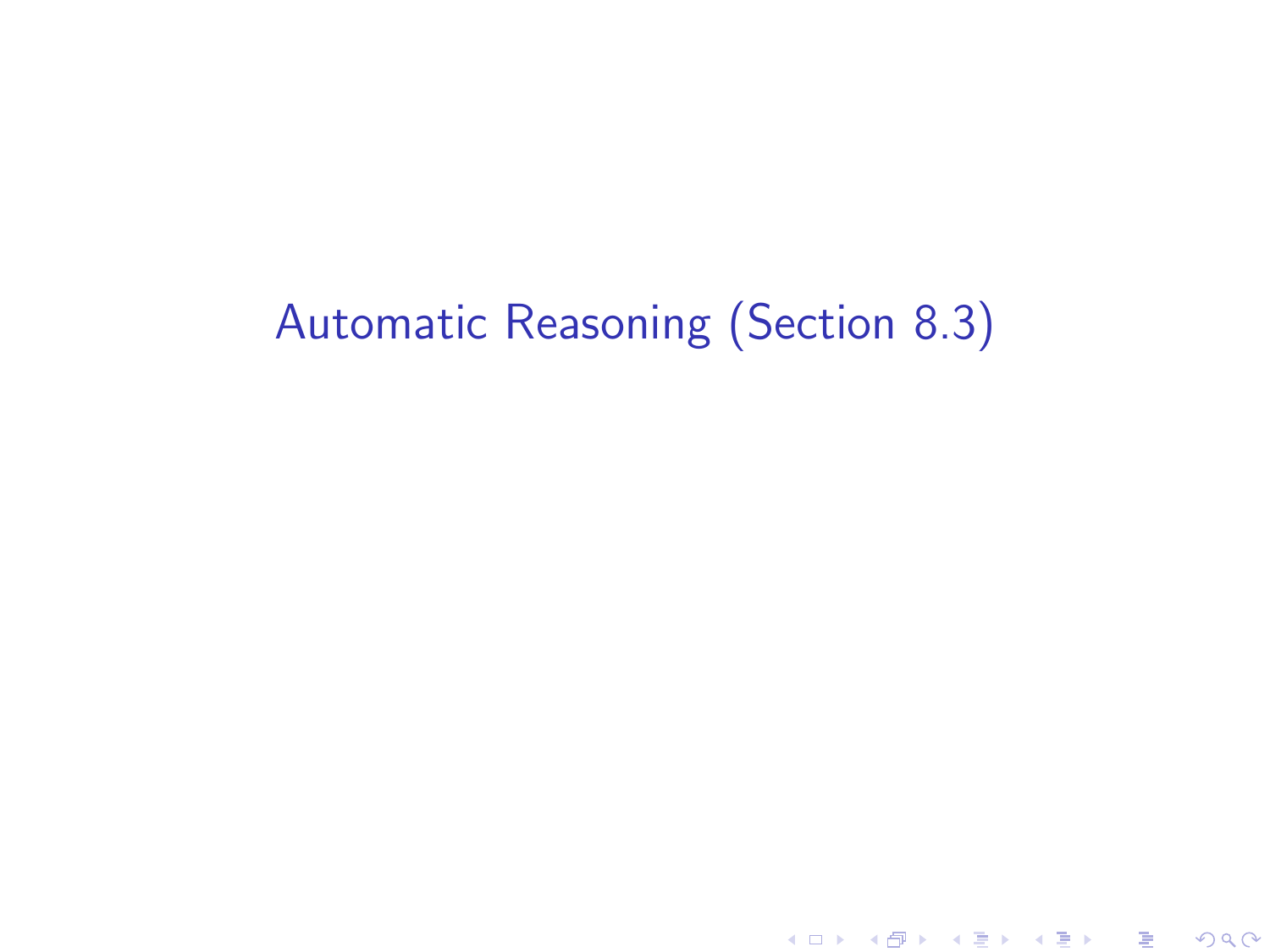## Automatic Reasoning

- Can reasoning be automated? Yes, for some logics, including first-order logic. We could try to automate natural deduction, but there are many proof rules that can be applied in many ways.
- We'll introduce a single proof rule, called resolution that can be applied automatically by a computer. Using resolution requires that we try to prove that a wff is unsatisfiable. But we know that a wff is valid iff its negation is unsatisfiable, so we will work with negations of the wff.

4 D > 4 P + 4 B + 4 B + B + 9 Q O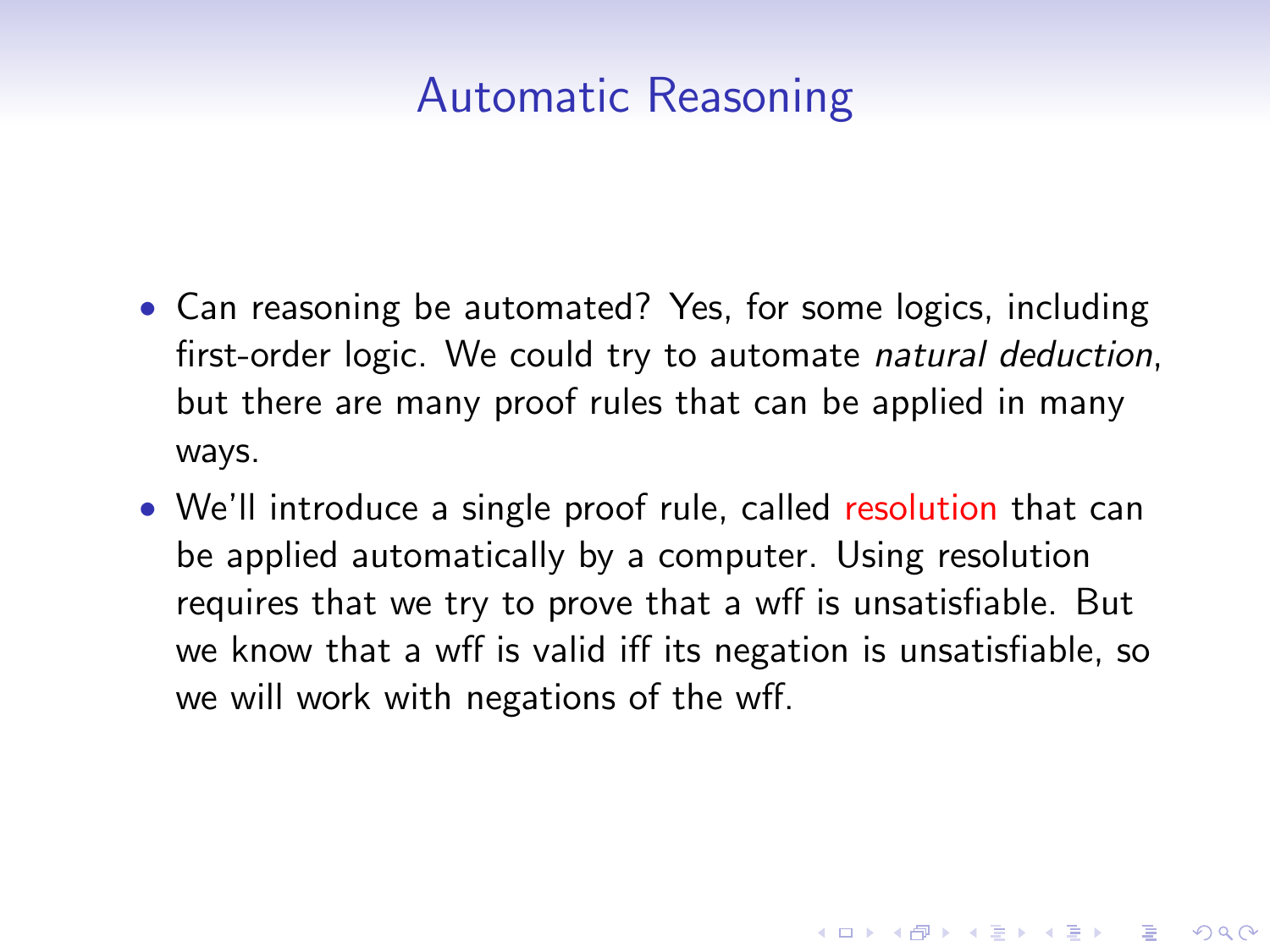## Resolution for Propositional Logic

Just to get started, we will look at resolution for Propositional Logic.

- The Resolution Rule for Propositional Logic is:  $\frac{p\vee A, \neg p\vee B}{(A-p)\vee(B-\neg p)}$ where  $A - p$  denotes A with all occurrences of p removed and  $B - \neg p$  denotes B with all occurrences of  $\neg p$  removed.
- *Special case:*  $\frac{p, \neg p}{\Box}$  (where  $\Box$  denotes false).
- Special case:  $\frac{p\rightarrow q,p}{q}$  also known as  $\frac{\neg p\lor q,p}{q}$  which is Modus Ponens.

**AD A 4 4 4 5 A 5 A 5 A 4 D A 4 D A 4 P A 4 5 A 4 5 A 5 A 4 A 4 A 4 A**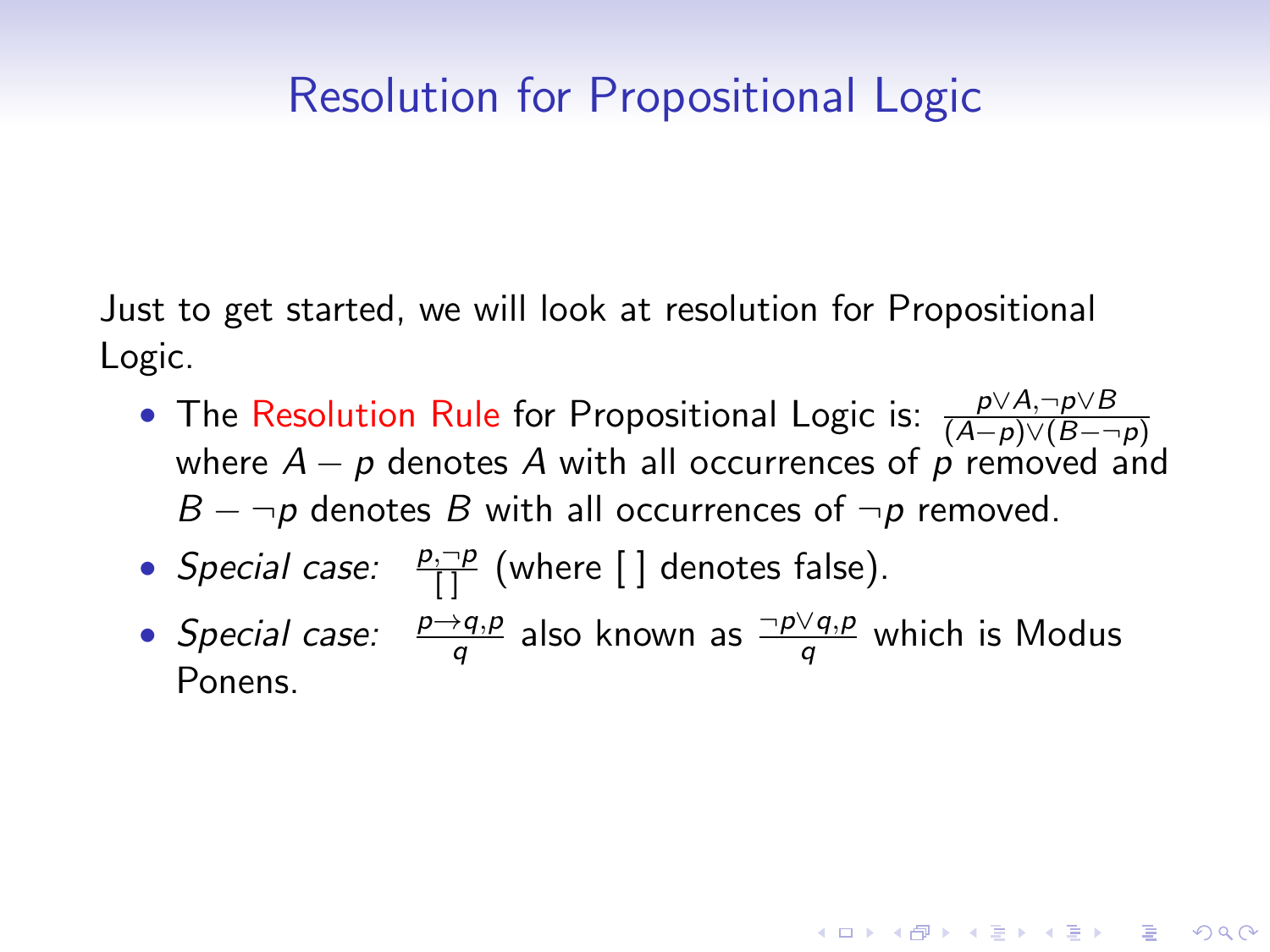# Steps in a resolution proof

To prove a wff is valid:

- 1. negate the wff
- 2. convert it to CNF
- 3. write down the fundamental disjunctions as premises

**KORKA SERKER ORA** 

4. use resolution to find a false statement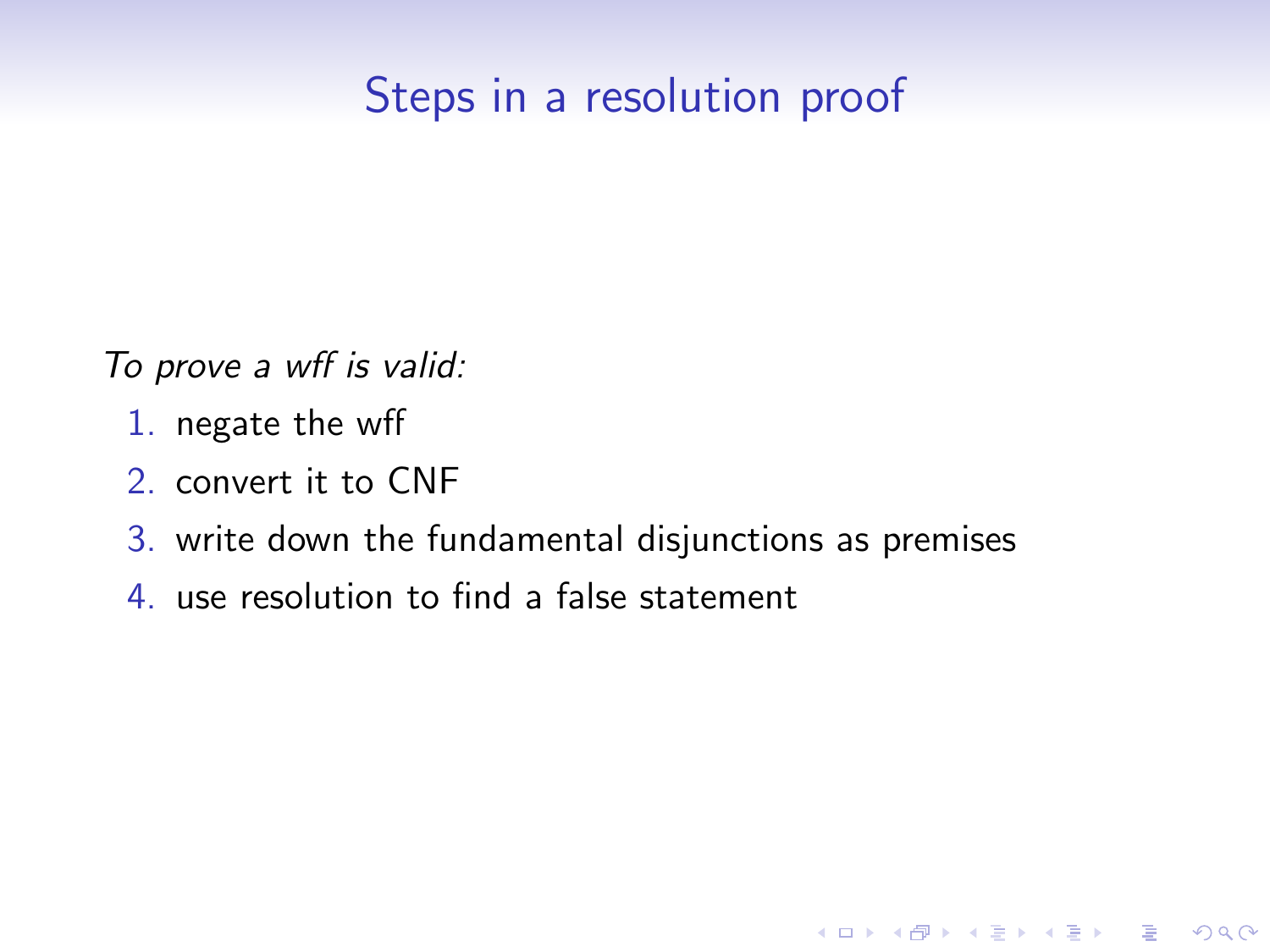### Example

- Prove  $(p \to q) \land (q \to r) \to (p \to r)$  is a tautology.
- Solution: Negate the wff and transform it into CNF:  $(\neg p \lor q) \land (\neg q \lor r) \land p \land \neg r$ .

Proof:

1. 
$$
\neg p \lor q
$$
 P  
\n2.  $\neg q \lor r$  P  
\n3.  $p$  P  
\n4.  $\neg r$  P  
\n5.  $q$  1,3,R  
\n6.  $r$  2,5,R  
\n7. [] 4,6,R  
\nQED

**KORK ERKER ADE YOUR**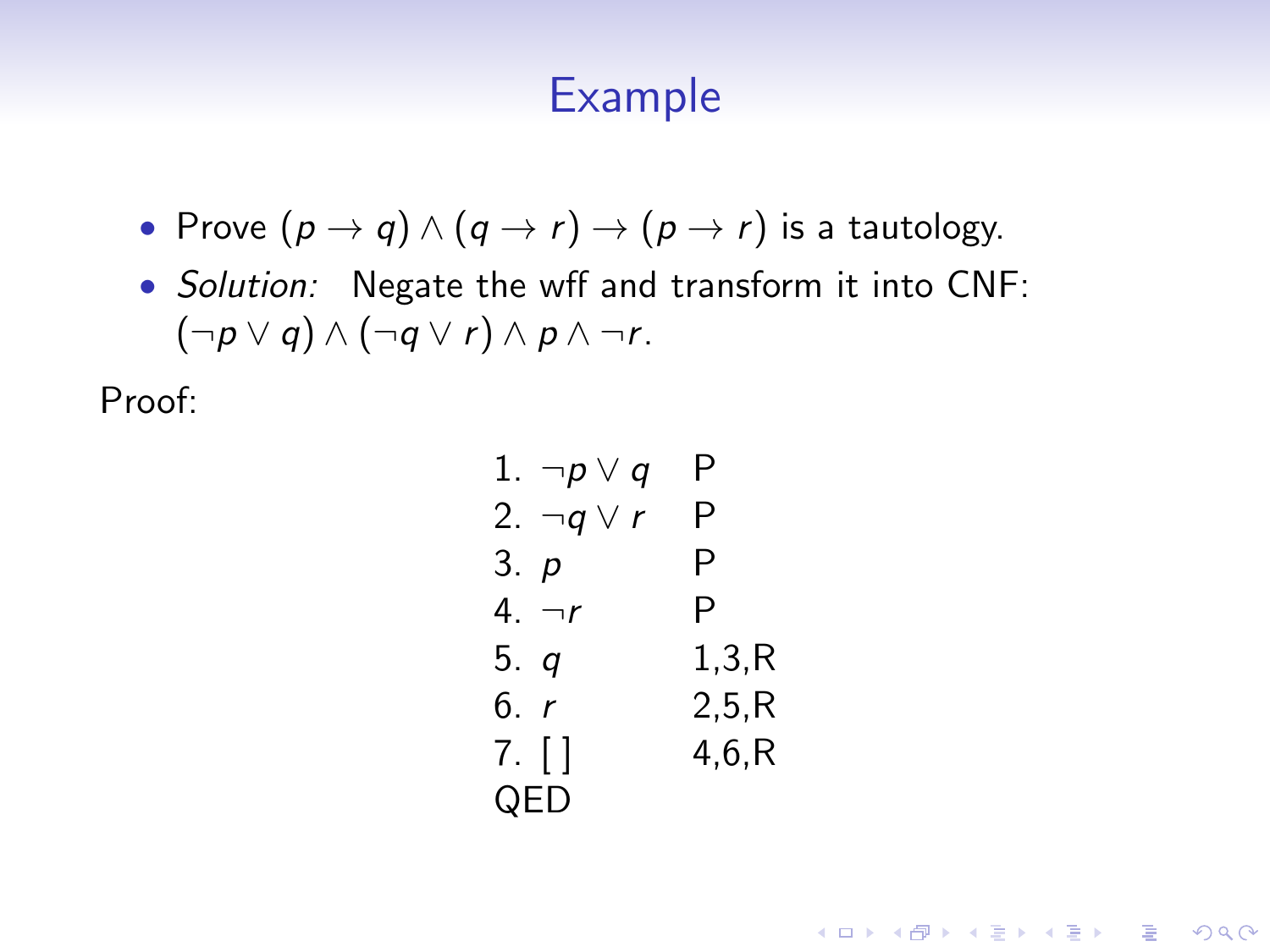### Another Example

• Prove

 $(A \vee B) \wedge (A \rightarrow C \wedge D) \wedge (B \rightarrow E \wedge F) \rightarrow (C \wedge D) \vee (E \wedge F)$ is a tautology.

• Negate and transform into CNF to get:  $(A \vee B) \wedge (\neg A \vee C) \wedge$  $(\neg A \lor D) \land (\neg B \lor E) \land (\neg B \lor F) \land (\neg C \lor \neg D) \land (\neg E \lor \neg F).$ 

**KORK ERKER ADE YOUR** 

• Proof on next page.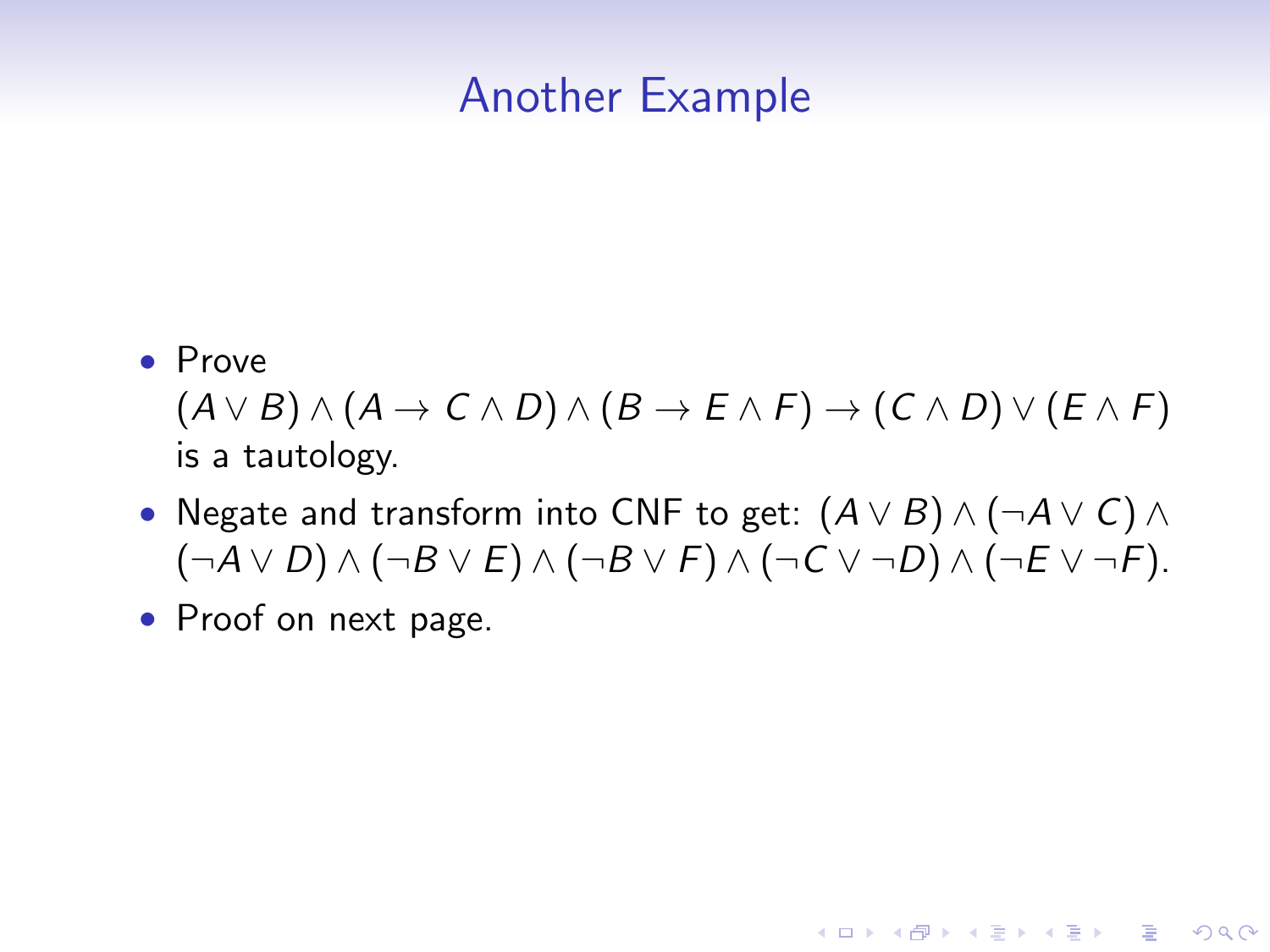# Proof

Proof:

1. 
$$
A \lor B
$$
 P  
\n2.  $\neg A \lor C$  P  
\n3.  $\neg A \lor D$  P  
\n4.  $\neg B \lor E$  P  
\n5.  $\neg B \lor F$  P  
\n6.  $\neg C \lor \neg D$  P  
\n7.  $\neg E \lor \neg F$  P

K ロ X イロ X K ミ X K ミ X ミ → S V Q Q Q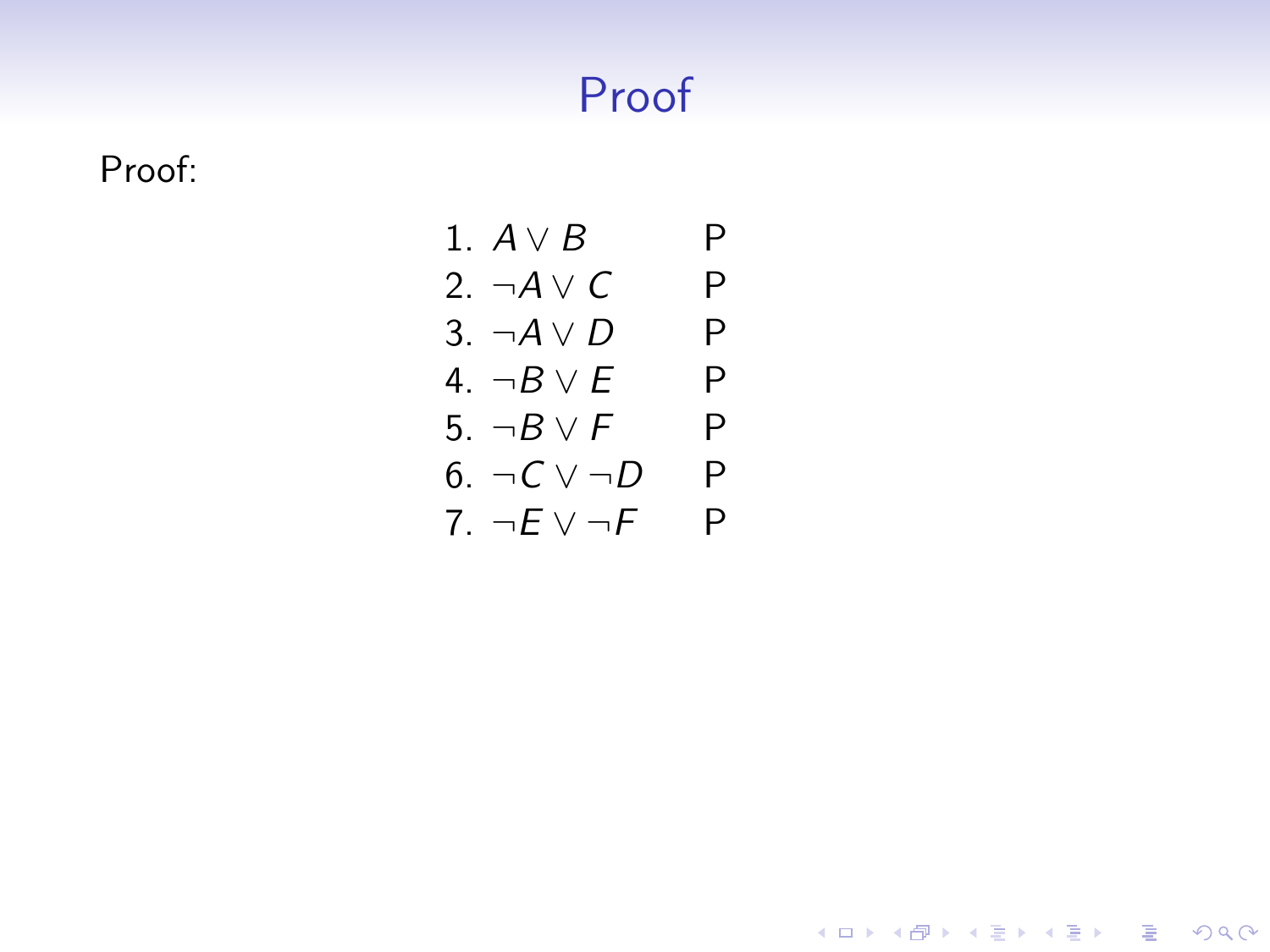# Proof

Proof:

1. 
$$
A \vee B
$$
 P  
\n2.  $\neg A \vee C$  P  
\n3.  $\neg A \vee D$  P  
\n4.  $\neg B \vee E$  P  
\n5.  $\neg B \vee F$  P  
\n6.  $\neg C \vee \neg D$  P  
\n7.  $\neg E \vee \neg F$  P  
\n8.  $\neg A \vee \neg C$  3,6,R  
\n9.  $\neg B \vee \neg F$  4,7,R  
\n10.  $\neg B \vee \neg B$  5,9,R  
\n11.  $\neg A \vee \neg A$  2,8,R  
\n12.  $B$  1,11,R  
\n13. [] 10,12,R  
\nQED

イロト イ御 トイミト イミト ニミー りんぴ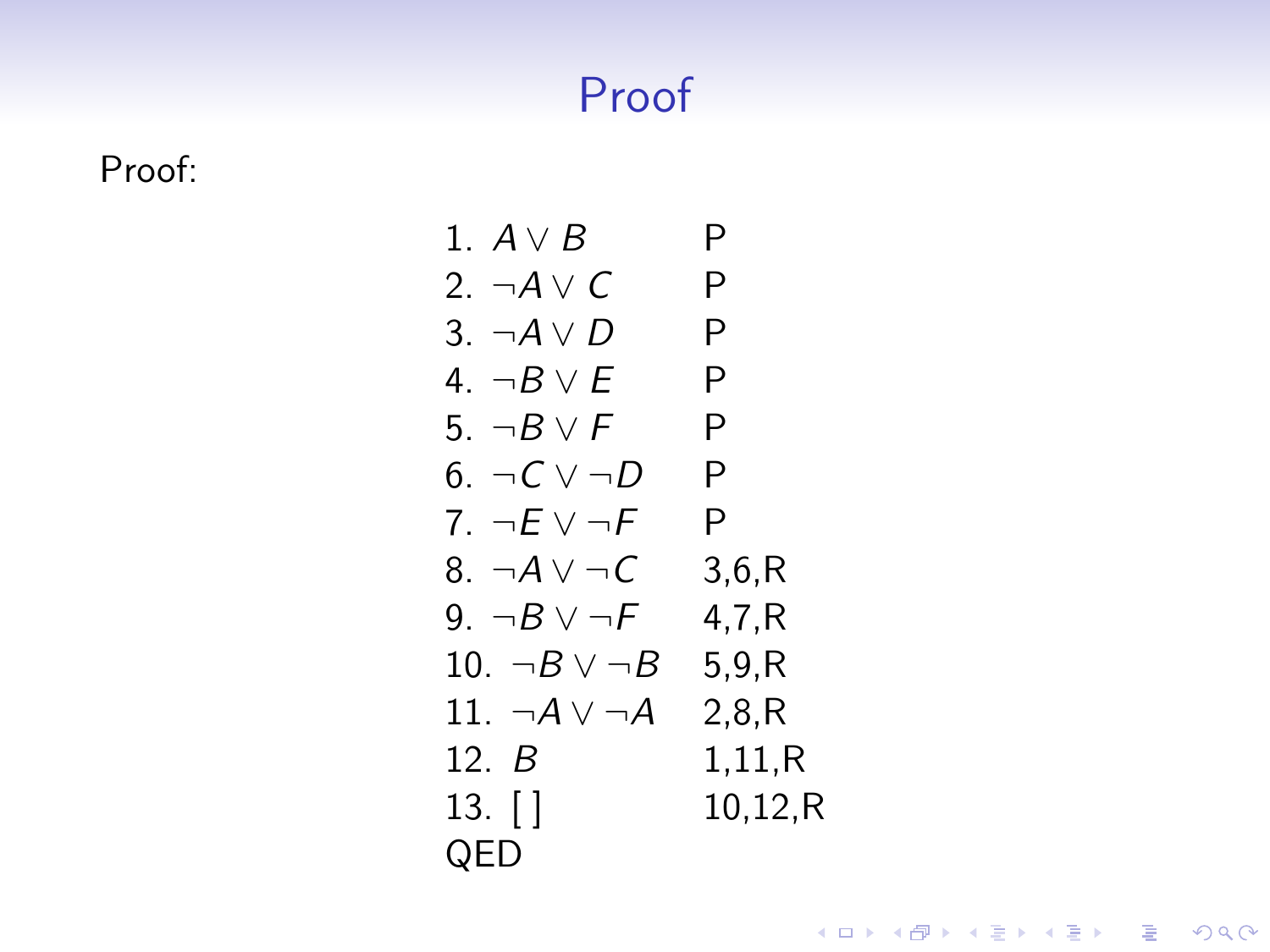## Resolution for FOL

Example (to show the idea): Suppose some proof contains the following two lines:

1. 
$$
p(a, x) \lor q(x, y, a)
$$
 P  
2.  $\neg p(x, b) \lor r(x, y, b)$  P

First we need to change variable names so all clauses have distinct variables. So, line 2 becomes:

3. 
$$
\neg p(v, b) \lor r(v, w, b)
$$
 P

K ロ ▶ K @ ▶ K 할 > K 할 > 1 할 > 1 이익어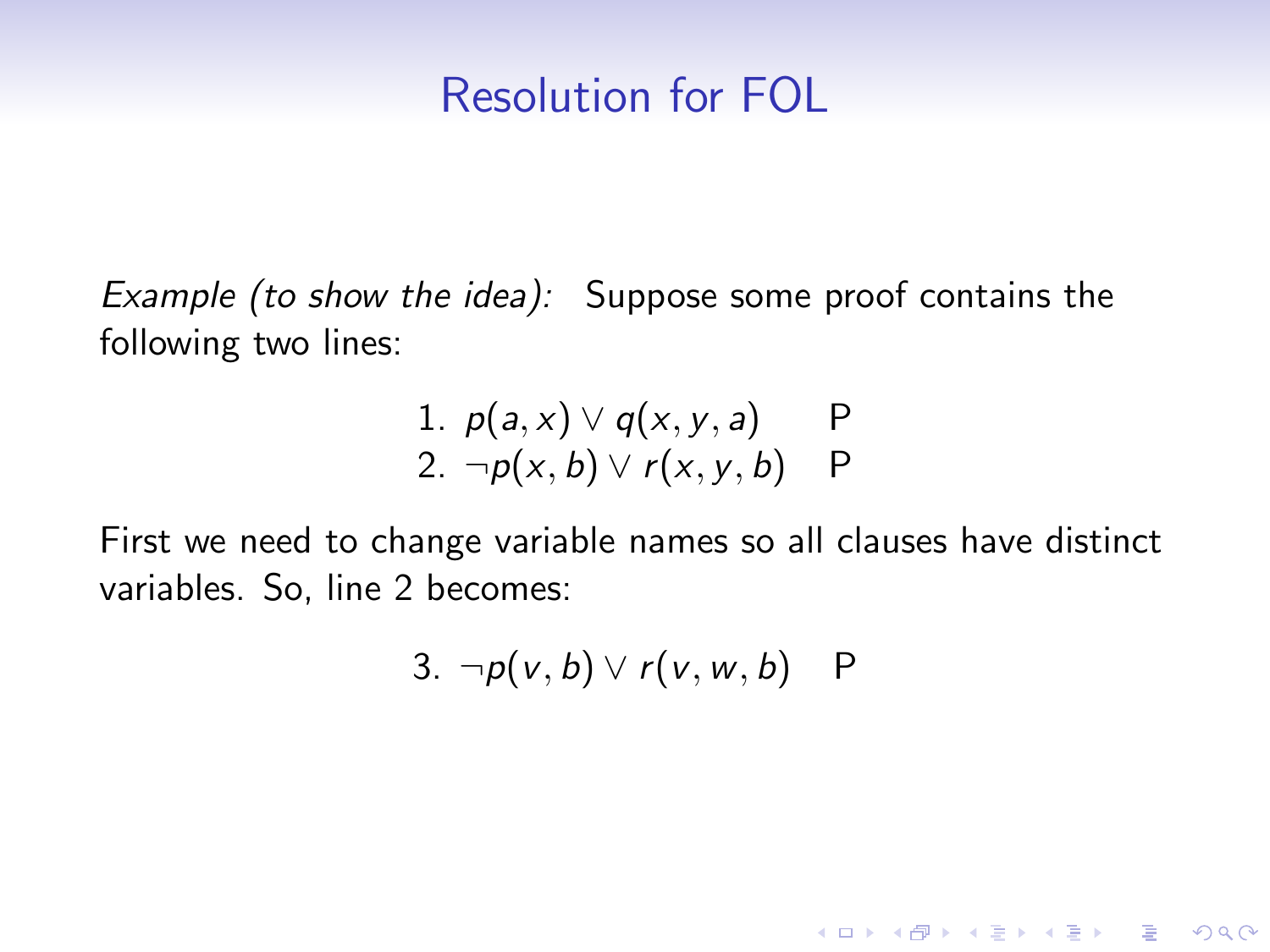# Resolution for FOL (continued)

- Unify (i.e., match)  $p(a, x)$  on line 1 and  $\neg p(v, b)$  on line 3 to get a substitution (i.e., a set of bindings)  $\theta = \{v/a, x/b\}$
- Apply  $\theta$  to clauses on lines 1 and 3.
	- $p(a, b) \vee q(b, y, a)$
	- $\neg p(a, b) \vee r(a, w, b)$
- Apply resolution to the transformed wffs.

4.  $q(b, v, a) \vee r(a, w, b)$  1,3,R,  $\theta = \{v/a, x/b\}$ 

**KORK ERKER ADE YOUR**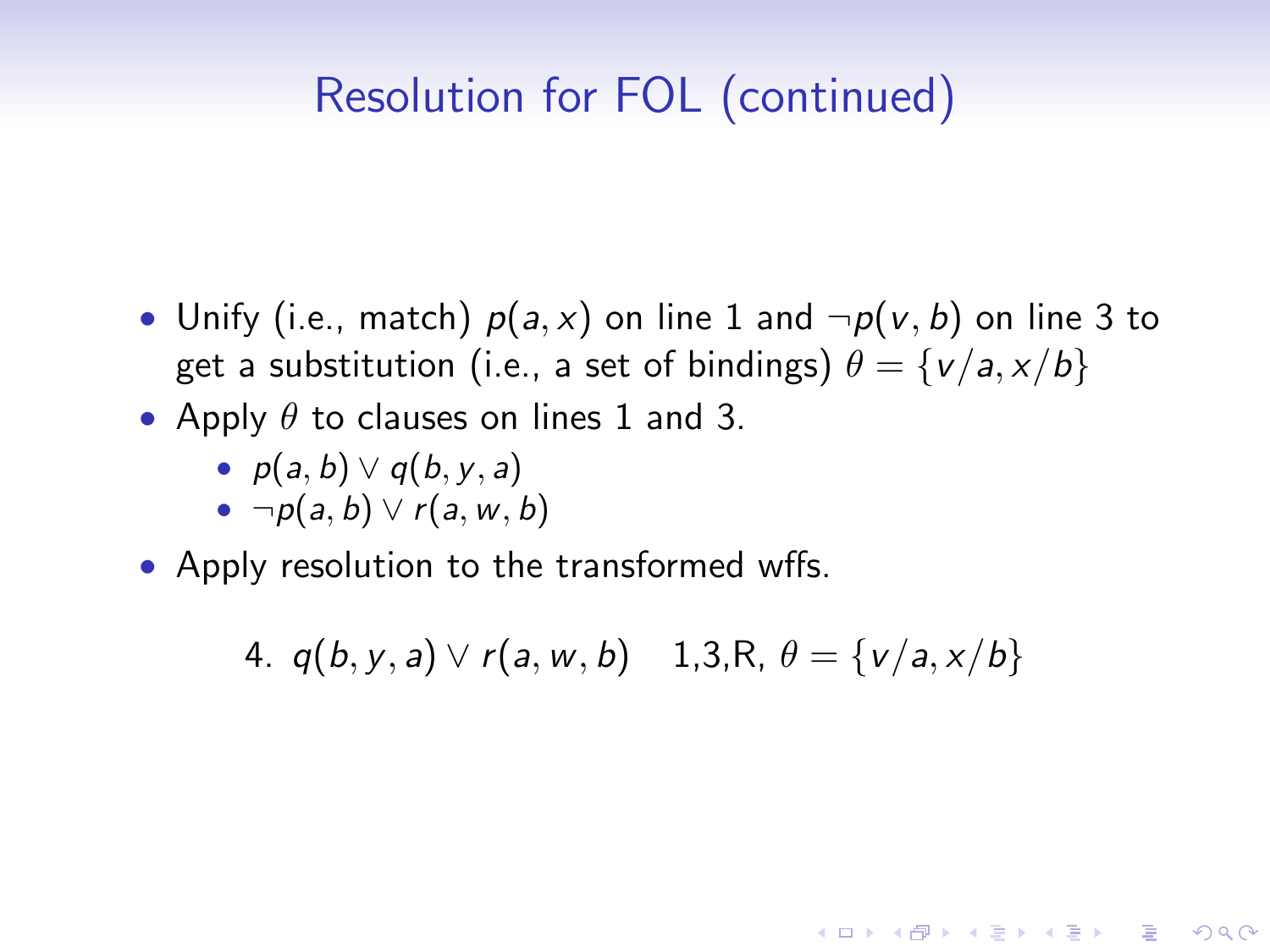### First-order resolution

K ロ ▶ K @ ▶ K 할 ▶ K 할 ▶ 이 할 → 9 Q @

So, three major topics need to be examined:

- 1. the clausal form of wffs
- 2. unification of atoms
- 3. the inference rule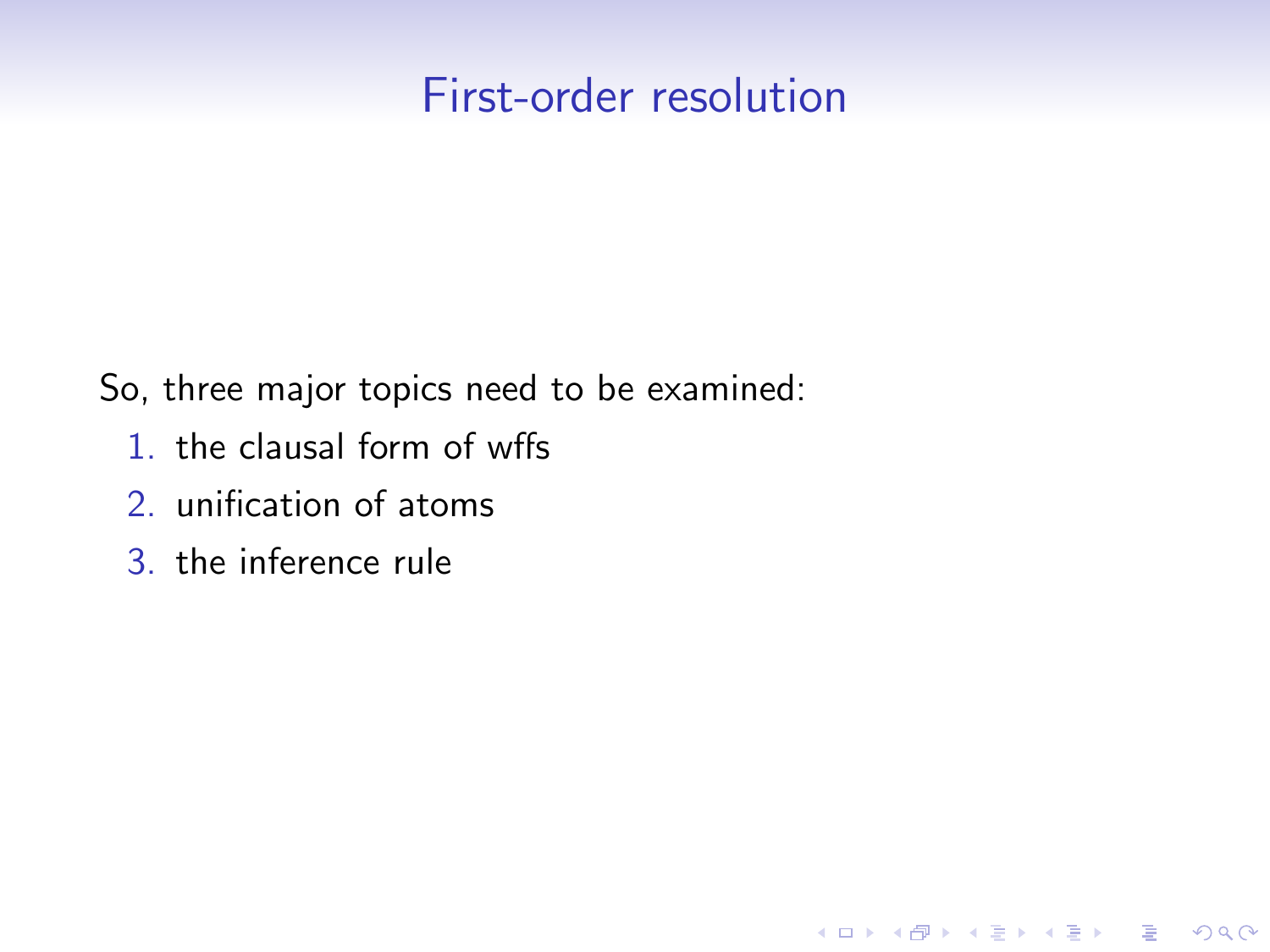# Clausal Form

- A clause is a disjunction of literals. A clausal form is the universal closure of a conjunction of clauses.
- Example: The clausal form:
	- $\forall x \forall y \ (p(x) \land (q(x, y) \lor \neg r(x)) \land (\neg p(x) \lor s(y)))$
	- is represented by the set:
	- $\{p(x), q(x, y) \lor \neg r(x), \neg p(x) \lor s(y)\}\$
- Not every wff is equivalent to a clausal form. For example, the wff  $\exists x \ p(x)$  is not equivalent to a clausal form. But we have a result from Skolem that is sufficient for resolution. (See next slide.)

**KORKAR KERKER EL VOLO**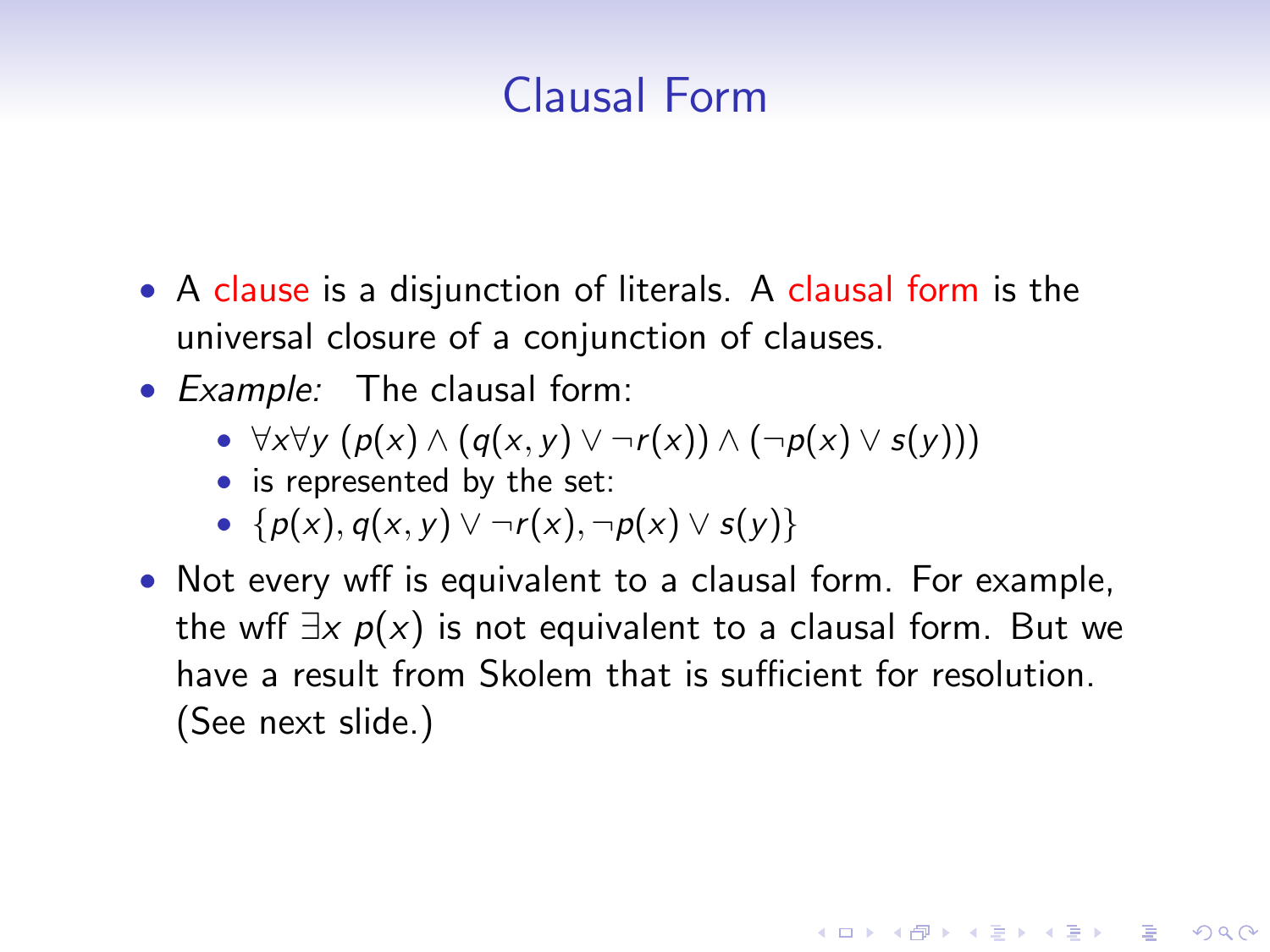# Skolem's Algorithm

Every wff can be associated with a clausal form in which the two are either both satisfiable or both unsatisfiable.

- 1. Construct the prenex CNF for the wff.
- 2. Replace all occurrences of each free variable by a new constant.
- 3. Eliminate the existential quantifiers by Skolem's Rule:
	- If  $\exists x \ W(x)$  is not inside the scope of a universal quantifier, then replace  $\exists x W(x)$  by  $W(c)$  for a new constant c.
	- If  $\exists x \ W(x)$  is inside the scope of  $\forall x_1 \dots x_n$ , then replace  $\exists x \ W(x)$  by  $W(f(x_1, \ldots, x_n))$  for a new function symbol f.

**KORKAR KERKER EL VOLO**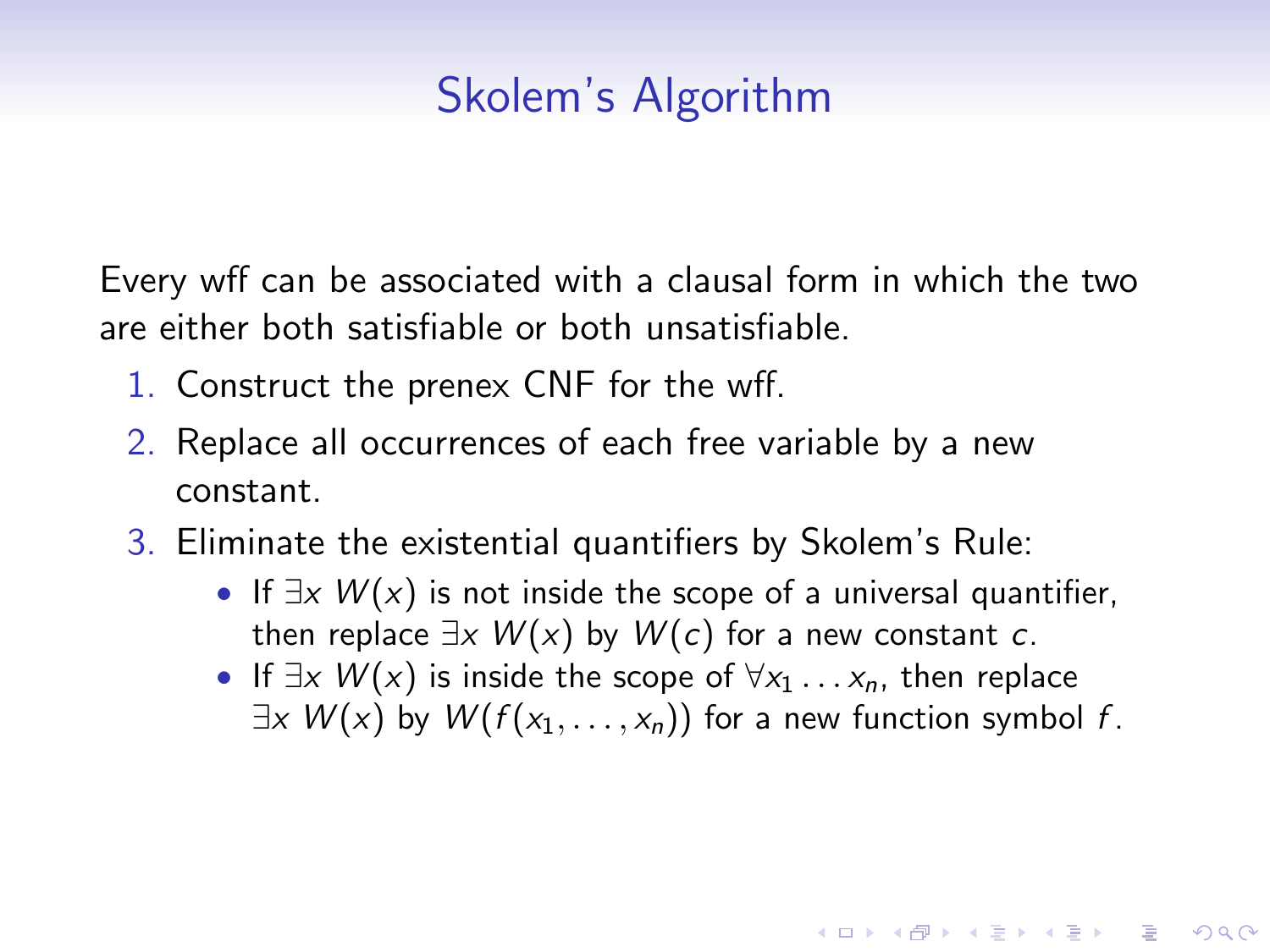Find a clausal form for each wff:

1.  $\exists x A(x)$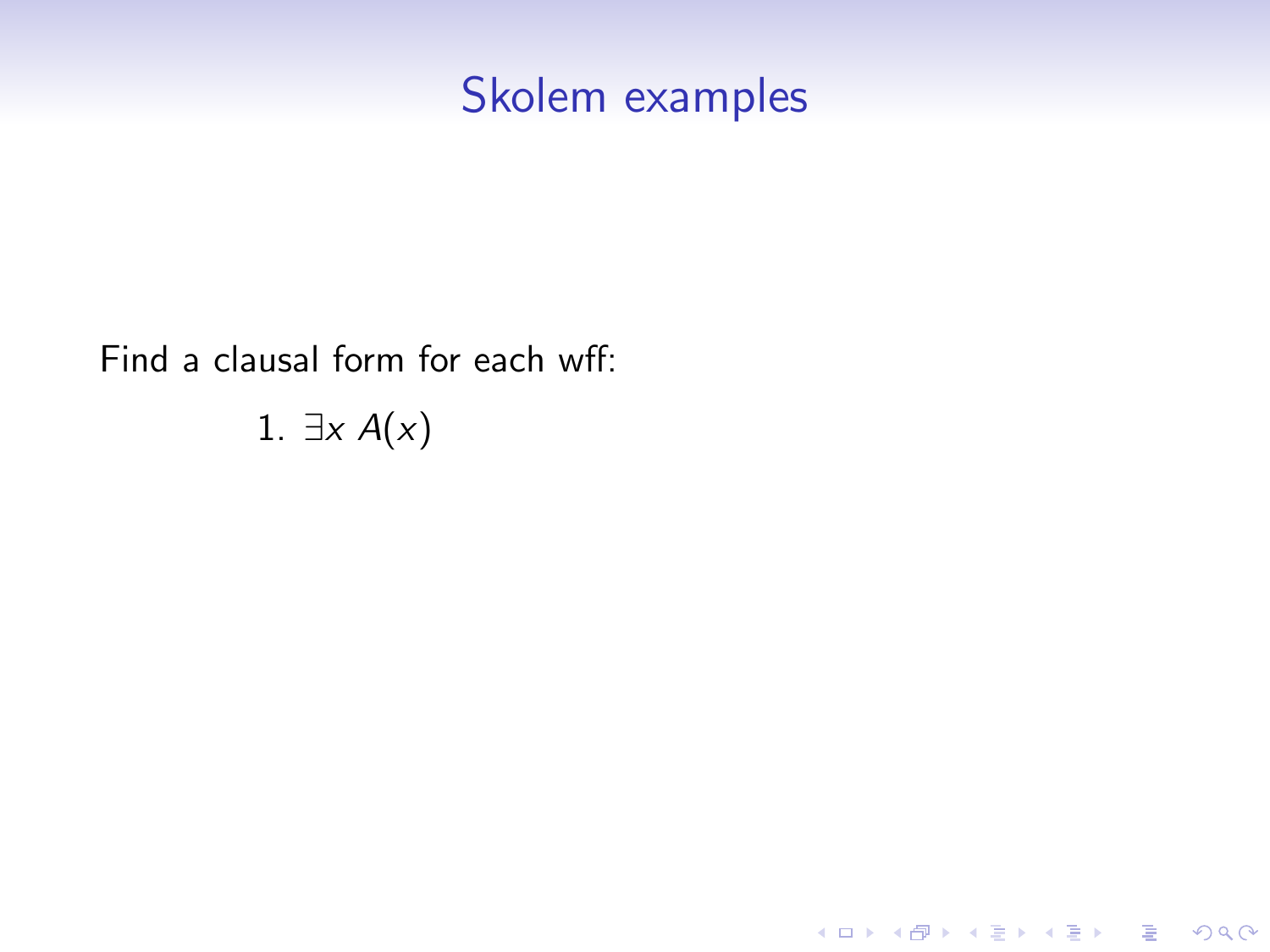Find a clausal form for each wff:

1. 
$$
\exists x A(x)
$$
  
1.  $A(c)$   
2.  $\forall x \exists y B(x, y)$   
2.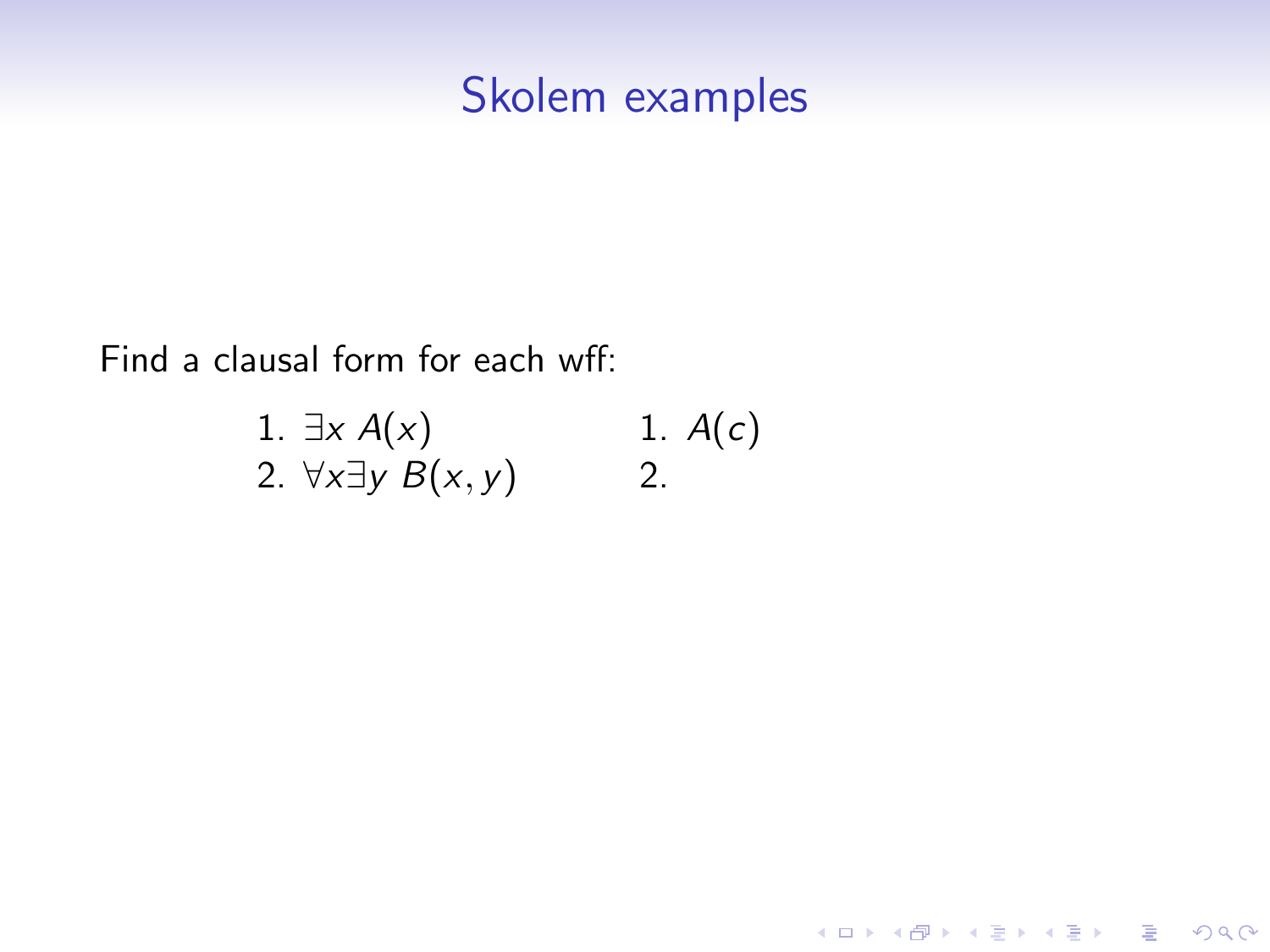Find a clausal form for each wff:

1. 
$$
\exists x A(x)
$$
  
\n2.  $\forall x \exists y B(x, y)$   
\n3.  $\forall x \forall y \exists z C(x, y, z)$   
\n4.  $\forall x B(x, f(x))$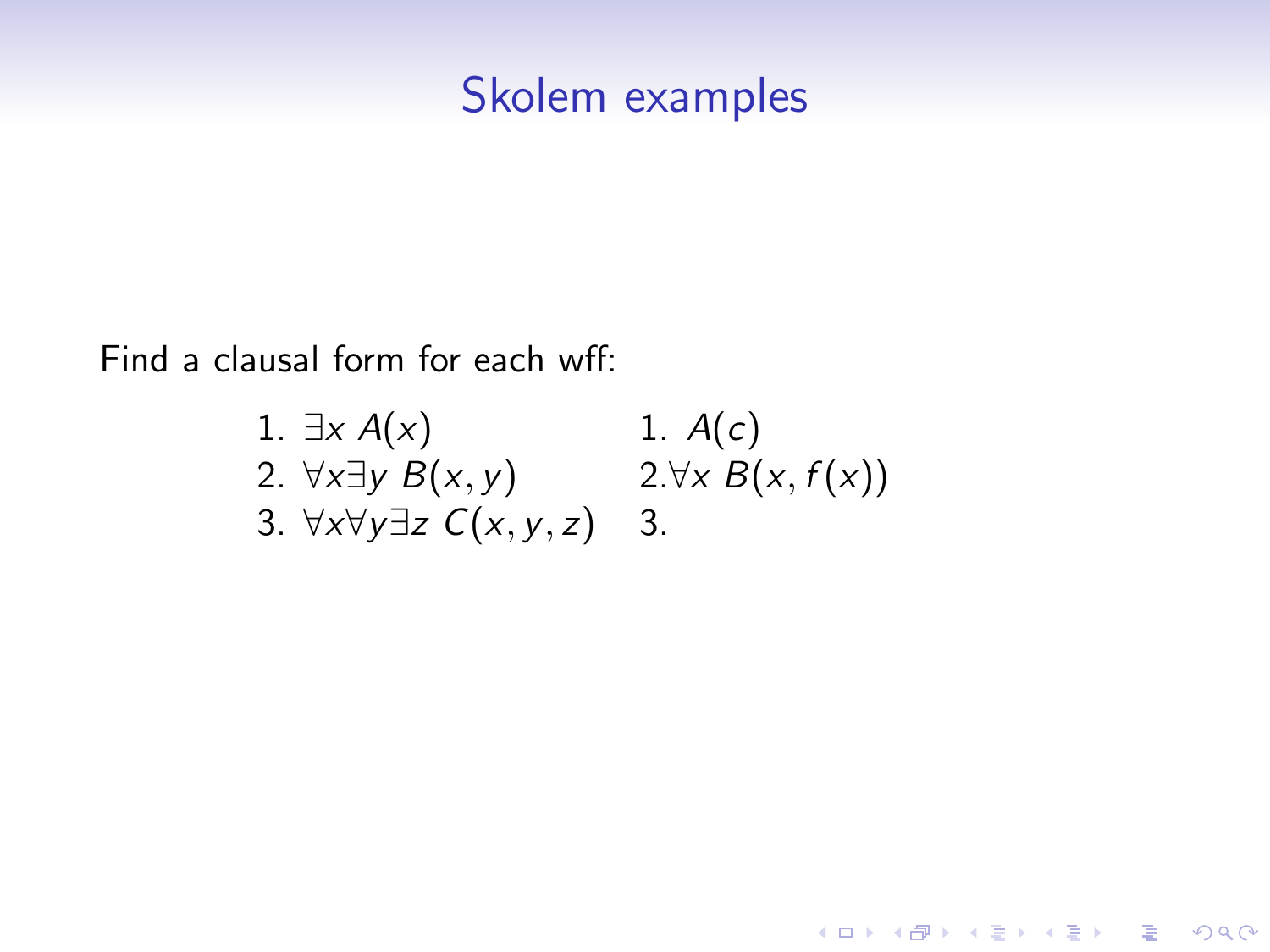Find a clausal form for each wff:

1. 
$$
\exists x A(x)
$$
  
\n2.  $\forall x \exists y B(x, y)$   
\n3.  $\forall x \forall y \exists z C(x, y, z)$   
\n4.  $\forall x \exists y \exists z D(x, y, z)$   
\n5.  $\forall x \forall y \exists z D(x, y, z)$   
\n6.  $\forall x \exists y \exists z D(x, y, z)$   
\n7.  $\forall y \forall y C(x, y, g(x, y))$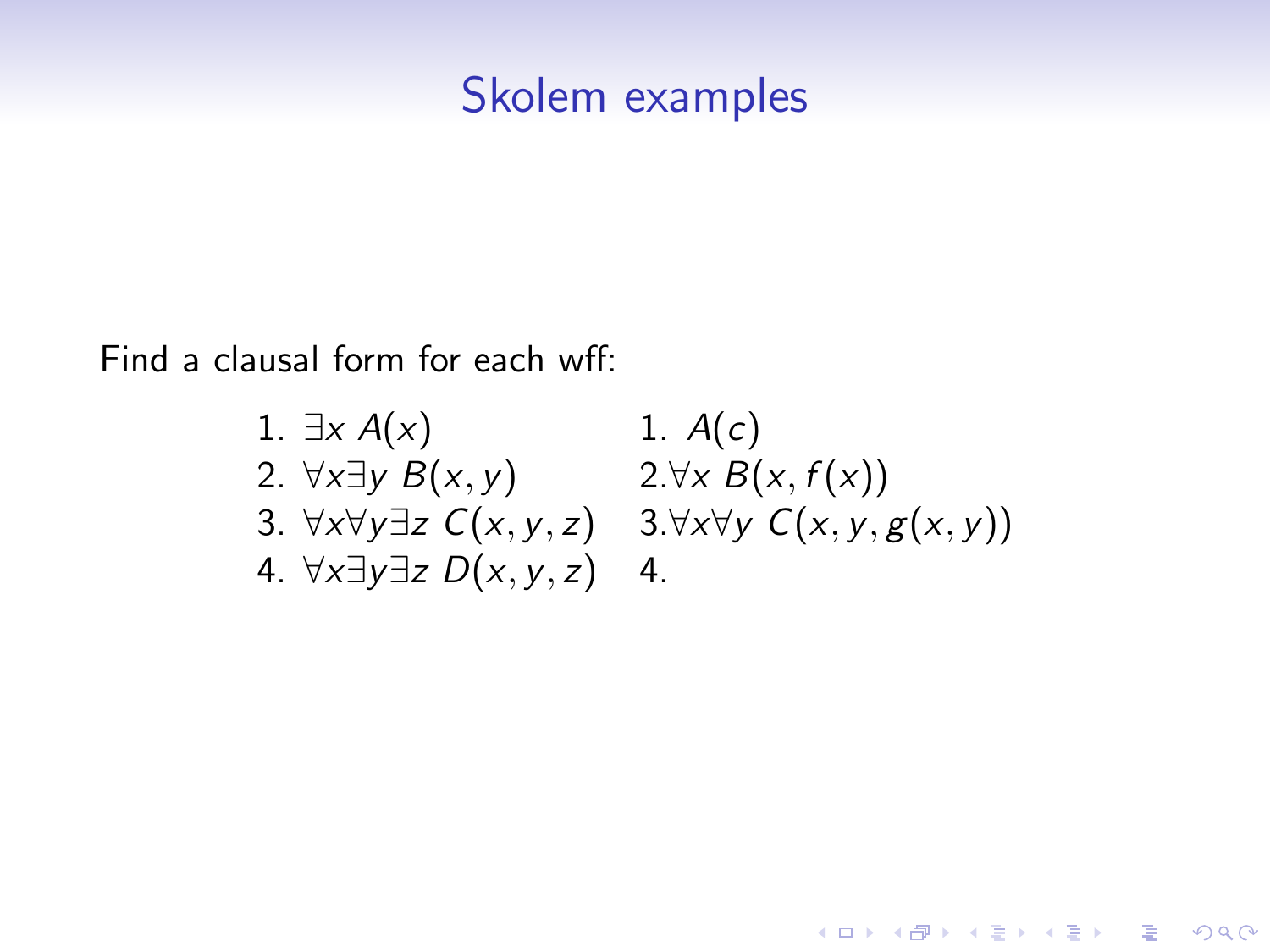<span id="page-17-0"></span>Find a clausal form for each wff:

1. 
$$
\exists x A(x)
$$
  
\n2.  $\forall x \exists y B(x, y)$   
\n3.  $\forall x \forall y \exists z C(x, y, z)$   
\n4.  $\forall x \exists y \exists z D(x, y, z)$   
\n5.  $\forall x \forall y \exists z C(x, y, z)$   
\n6.  $\forall x \exists y \exists z D(x, y, z)$   
\n7.  $\forall x \exists y \forall z D(x, y, z)$   
\n8.  $\forall x \forall y C(x, y, g(x))$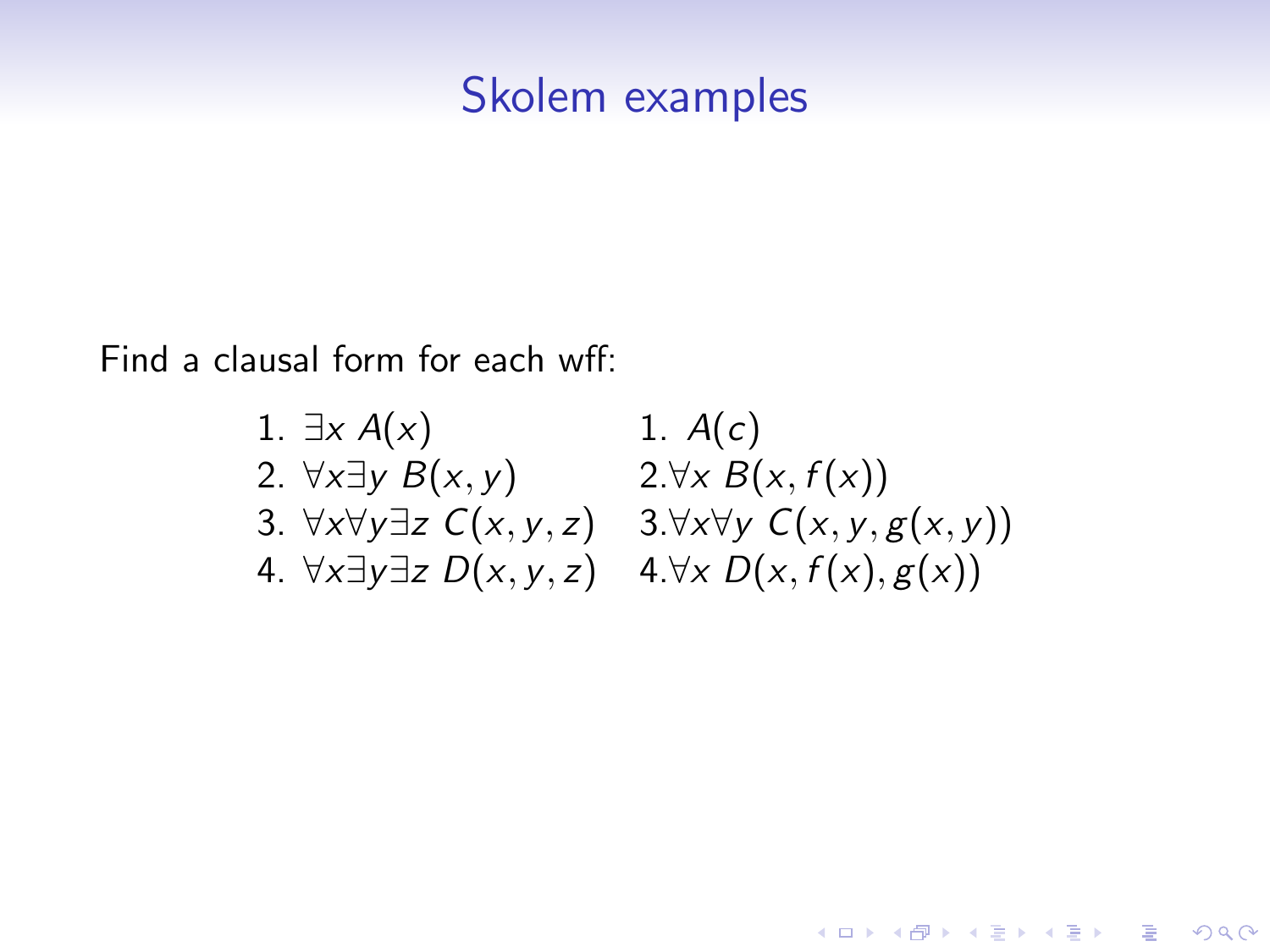# Clausal form example

Find a clausal form for the wff:

•  $\exists y \forall x \ p(x, y) \rightarrow \exists z \ (q(x) \land r(z))$ 

$$
\exists y \forall x \ p(x, y) \rightarrow \exists z \ (q(w) \land r(z)) \quad (\text{renamed})
$$
\n
$$
\equiv \neg \exists y \forall x \ p(x, y) \lor \exists z \ (q(w) \land r(z)) \quad (\text{removed } \rightarrow)
$$
\n
$$
\equiv \forall y \exists x \ \neg p(x, y) \lor \exists z \ (q(w) \land r(z)) \quad (\text{ moved } \neg \text{ inside})
$$
\n
$$
\equiv \forall y (\exists x \ \neg p(x, y) \lor \exists z \ (q(w) \land r(z))) \quad (\text{ moved } \forall y \text{ out})
$$
\n
$$
\equiv \forall y \exists x \exists z \ (\neg p(x, y) \lor (q(w) \land r(z))) \quad (\text{ moved } \exists x, \exists z \text{ out})
$$
\n
$$
\equiv \forall y \exists x \exists z \ ((\neg p(x, y) \lor q(w)) \land (\neg p(x, y) \lor r(z))) \quad (\text{constructed CNF})
$$

- (replace free variable w by constant  $c$ )  $\forall y \exists x \exists z ((\neg p(x, y) \lor q(c)) \land (\neg p(x, y) \lor r(z)))$
- Apply Skolem's Rule to eliminate ∃x and ∃z.

 $\forall y((\neg p(f(y), y) \lor q(c)) \land (\neg p(f(y), y) \lor r(g(y))))$ 

• Giving us two clauses:  ${\lbrace \neg p(\tilde{f}(y),y) \vee q(c), \neg p(f(y),y) \vee r(g(y)) \rbrace}$  ${\lbrace \neg p(\tilde{f}(y),y) \vee q(c), \neg p(f(y),y) \vee r(g(y)) \rbrace}$  ${\lbrace \neg p(\tilde{f}(y),y) \vee q(c), \neg p(f(y),y) \vee r(g(y)) \rbrace}$  ${\lbrace \neg p(\tilde{f}(y),y) \vee q(c), \neg p(f(y),y) \vee r(g(y)) \rbrace}$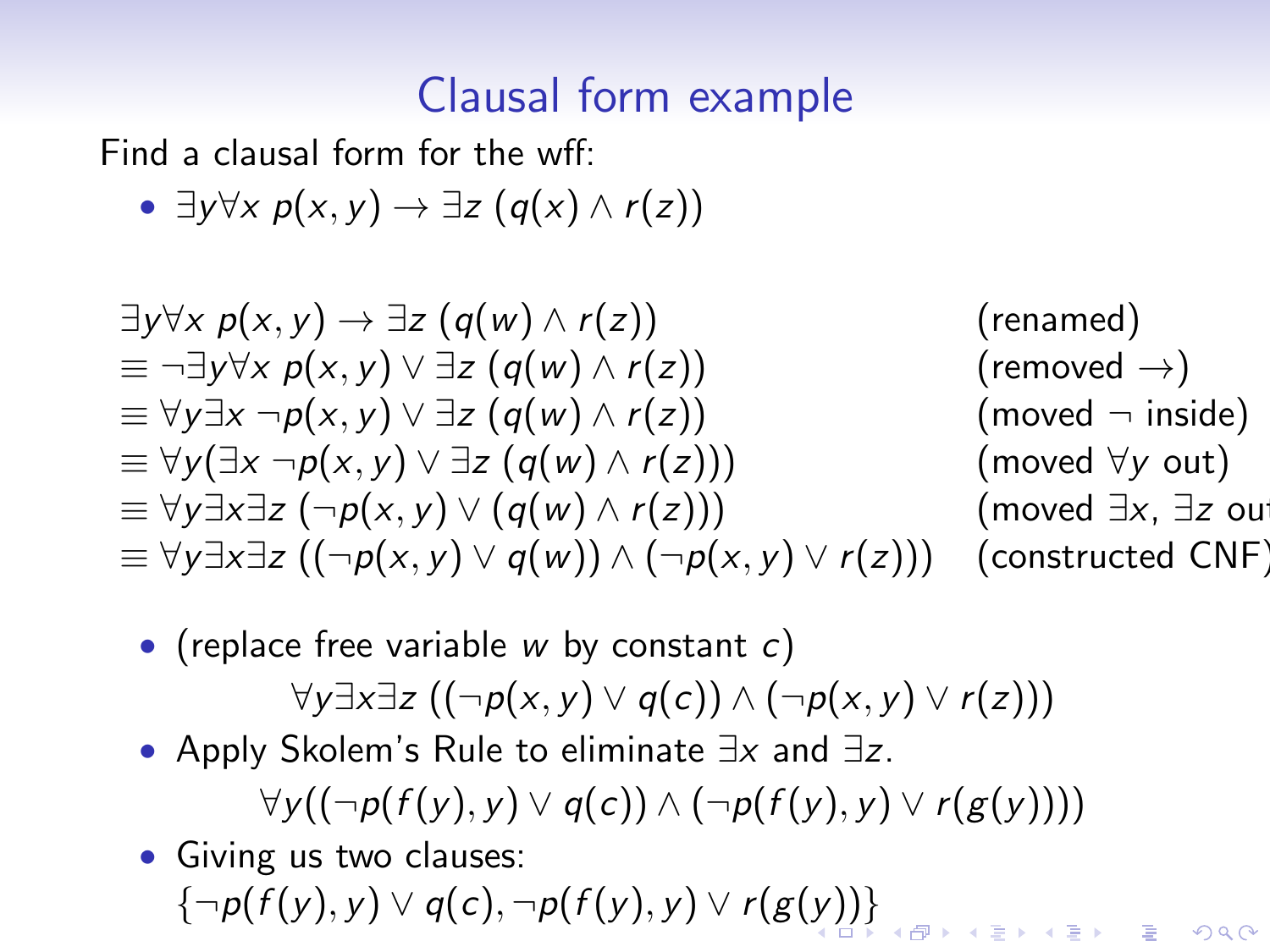## Substitutions and Unification

- <span id="page-19-0"></span>• A binding of a variable x to a term t is denoted  $x/t$  and it means replace  $x$  by  $t$ .
- Applying a binding to an expression: If  $x/t$  is a binding and E is an expression, then  $E(x/t)$  denotes the expression obtained from  $E$  by replacing all free occurrences of  $x$  with  $t$ .
- Examples:

• 
$$
p(x, y, z)(x/y) = p(y, y, z)
$$

- $p(x, y, z)(y/f(z)) = p(x, f(z), z)$
- A substitution is a finite set of bindings with distinct numerators. (We use lowercase greek letters for substitutions.)

**KORKAR KERKER EL VOLO** 

• Examples:

$$
\bullet \ \theta = \{x/y, y/f(z)\}
$$

•  $\sigma = \{v/f(a), z/b\}$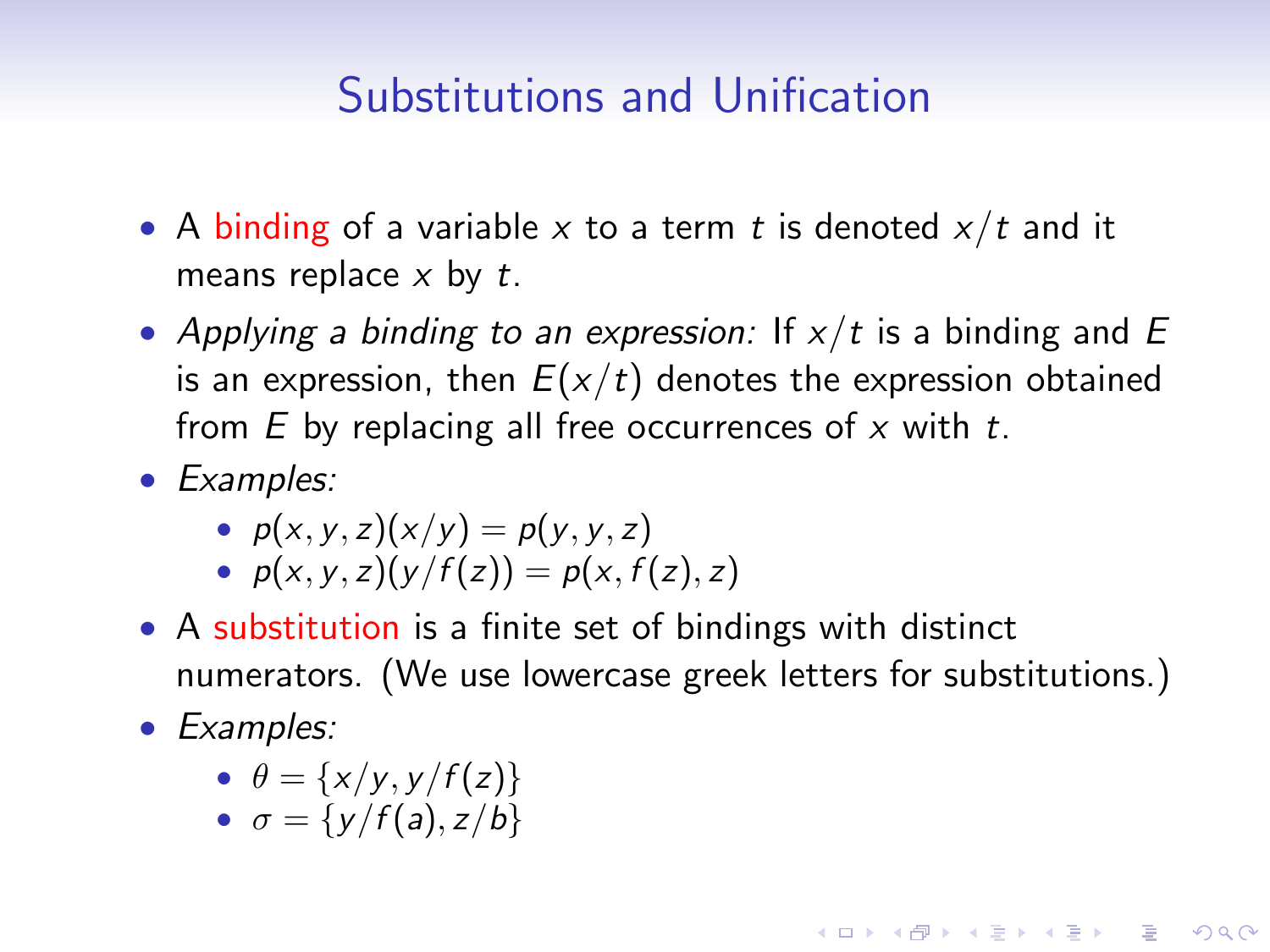# Apply a Substitution

- If  $\theta$  is a substitution and E is an expression, then  $E\theta$  denotes the expression obtained from  $E$  by simultaneously applying the bindings in  $\theta$  to E.
- Example: If  $\theta = \{x/y, y/f(z)\}\$ , then

•  $p(x, y, z)\theta = p(x, y, z)\{x/y, y/f(z)\} = p(y, f(z), z)$ 

• If S is a set of expressions, then  $S\theta$  is the set of expressions obtained from S by applying  $\theta$  to each expression of S

• Example: If 
$$
\theta = \{x/y, y/f(z)\}
$$
 and  
\n $S = \{p(x, y), q(y, g(z))\}$ , then  
\n $S\theta = \{p(x, y)\theta, q(y, g(z))\theta\} = \{p(y, f(z)), q(f(z), g(z))\}$ 

4 0 > 4 4 + 4 3 + 4 3 + 5 + 9 4 0 +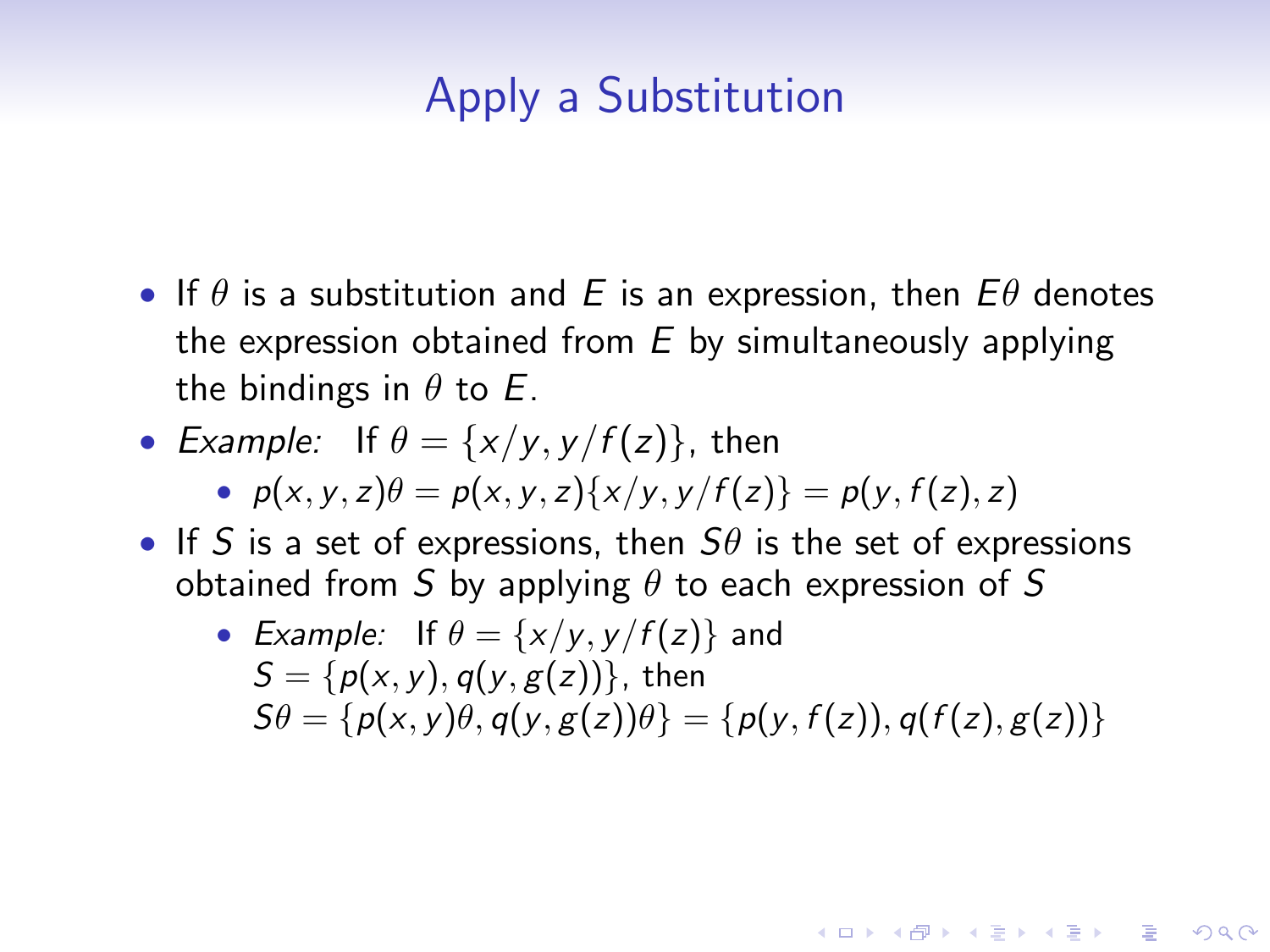# Composing Substitutions

- If  $\theta$  and  $\sigma$  are two substitutions, then the composition of them  $\theta\sigma$  is applied to an expression E by  $E(\theta\sigma) = (E\theta)\sigma$ .
- We can calculate  $\theta\sigma$  by applying it to an atom that contains all the numerator variables of the two substitutions. Then collect the bindings that result from the application.
- Example: Let  $\theta = \{x/v, v/f(z)\}$  and  $\sigma = \{v/f(a), z/b\}$ . Since the numerator variables are  $x, y, z$  we calculate:

**KORKAR KERKER EL VOLO** 

- $p(x, y, z)(\theta \sigma) = (p(x, y, z)\theta)\sigma = p(y, f(z), z)\sigma =$  $p(f(a), f(b), b)$
- So  $\theta \sigma = \{x/f(a), y/f(b), z/b\}.$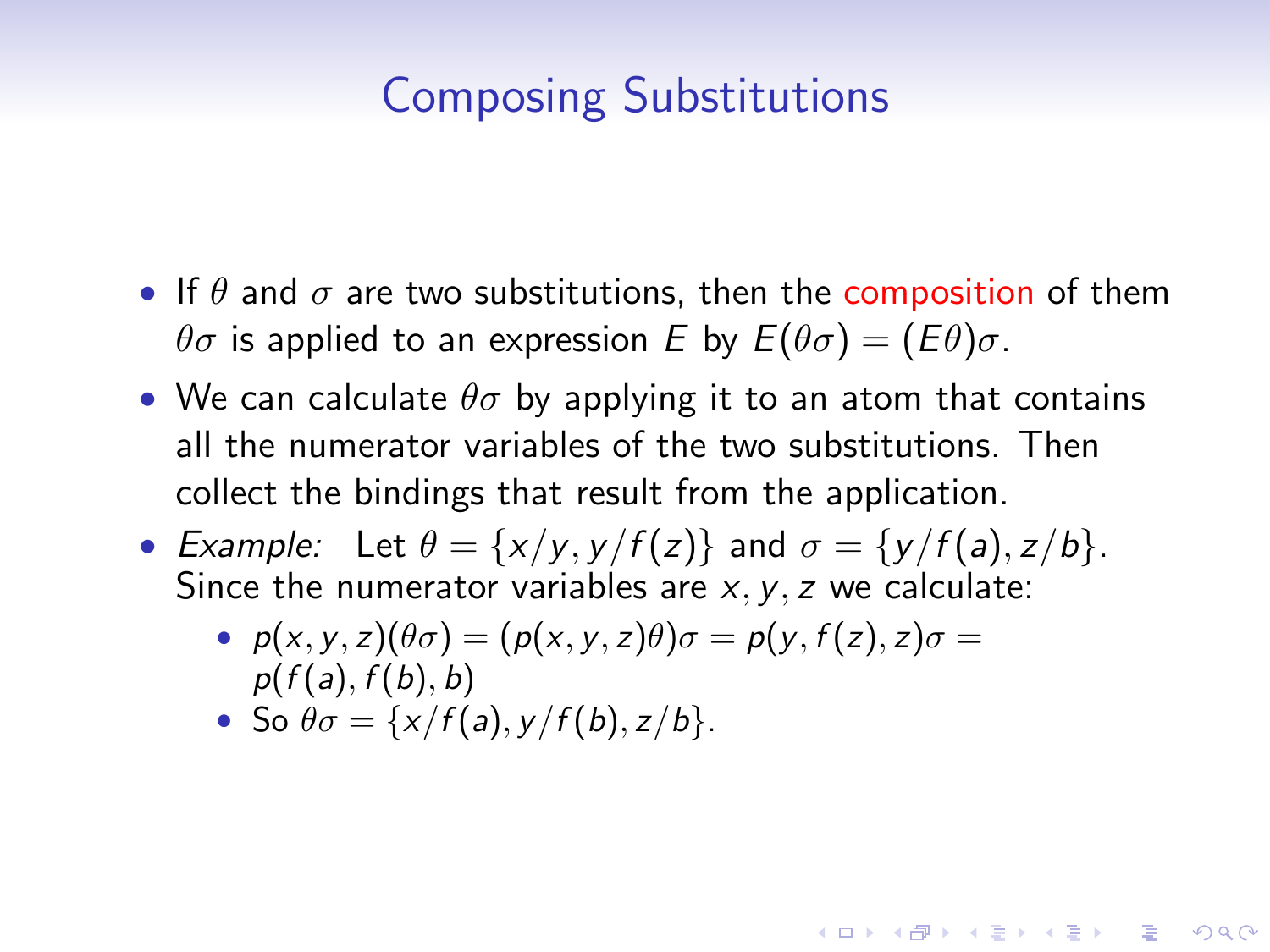# Unifiers

• A unifier of a set S of expressions is a substitution  $\theta$  such that  $S\theta$  is a singleton set.

**KORK ERKER ADE YOUR** 

- Example:  $\{x/a\}$  is a unifier of  $\{p(x), p(a)\}$  because  $\{p(x), p(a)\}\{x/a\}$  is  $\{p(a)\}.$
- Example Quiz: What are some unifiers of  $S = \{p(x, a), p(y, z)\}$ ?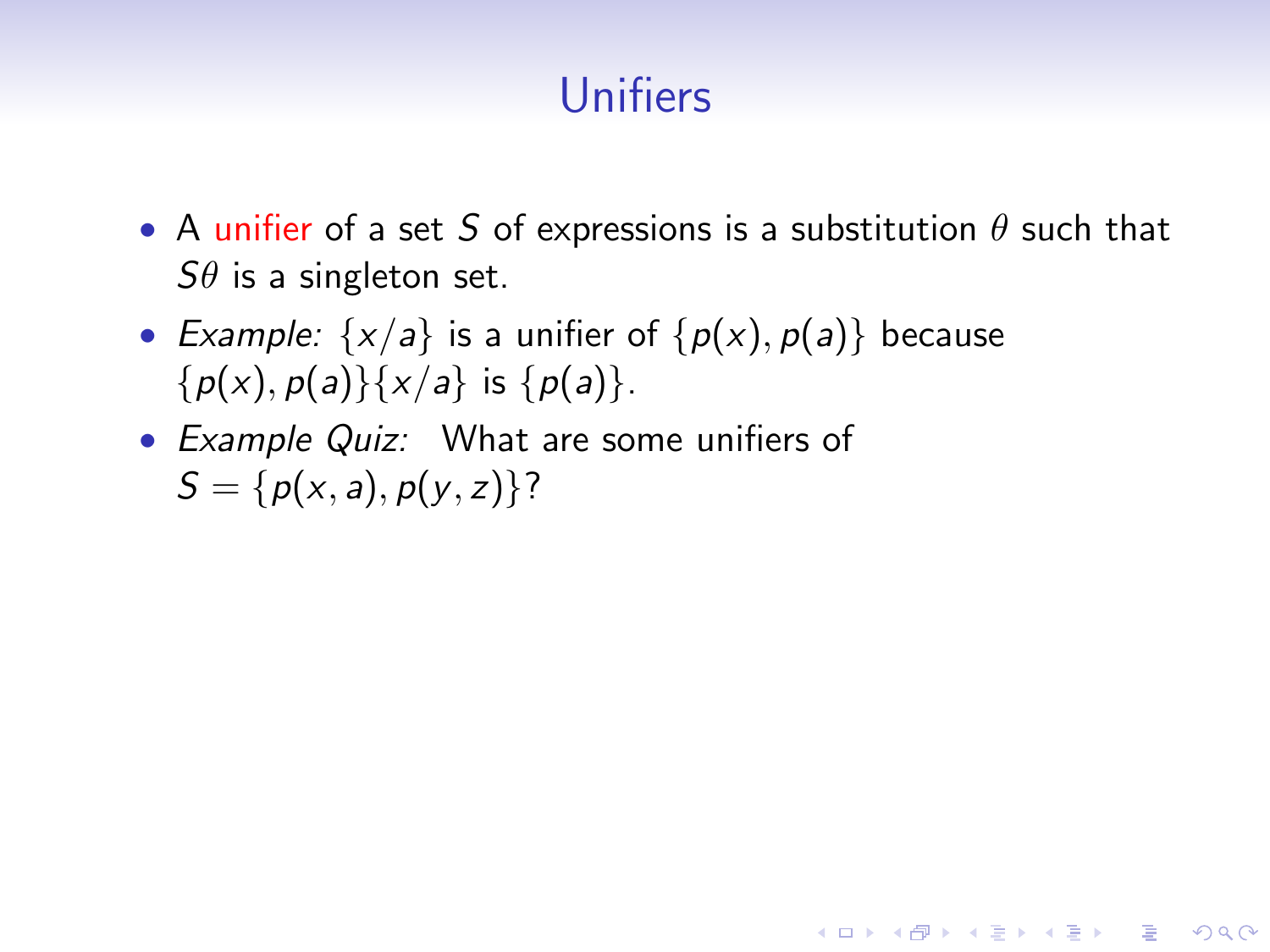# Unifiers

- A unifier of a set S of expressions is a substitution  $\theta$  such that  $S\theta$  is a singleton set.
- Example:  $\{x/a\}$  is a unifier of  $\{p(x), p(a)\}$  because  ${p(x), p(a)}{x/a}$  is  ${p(a)}$ .
- Example Quiz: What are some unifiers of  $S = \{p(x, a), p(y, z)\}$ ?
- Answer: Since a is a constant, any unifier must include the binding  $z/a$ . A unifier might also include  $x/y$  or  $y/x$ . So two unifiers of S are  $\{x/y, z/a\}$  and  $\{y/x, z/a\}$  because:

•  $S\{x/y, z/a\} = \{p(y, a)\}\$ and  $S\{y/x, z/a\} = \{p(x, a)\}\$ .

• Notice also that  $\{x/t, y/t, z/a\}$  is a unifier of S for any term t because:

**KORKAR KERKER EL VOLO** 

•  $S\{x/t, y/t, z/a\} = \{p(t, a)\}.$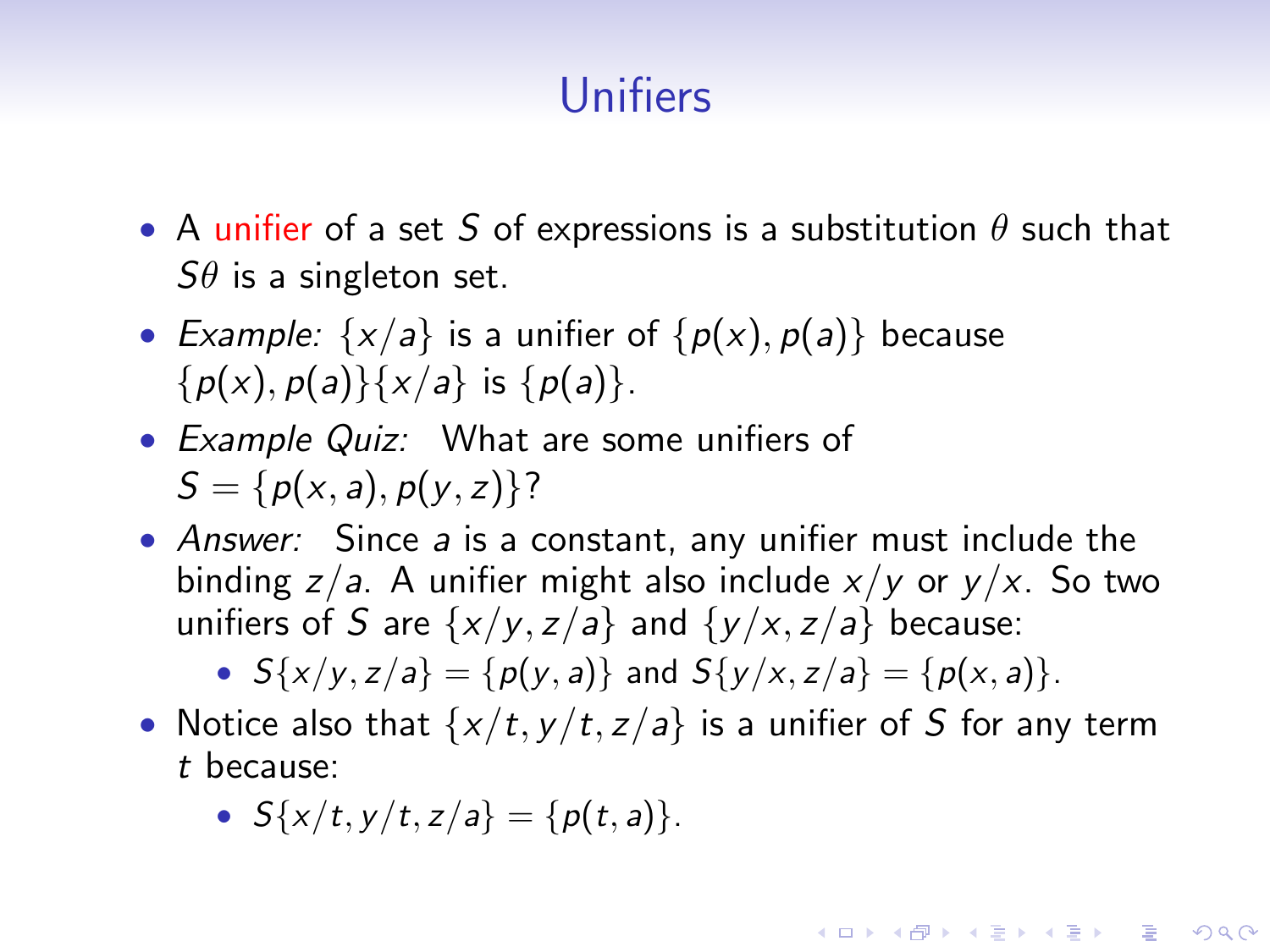### Robinson's Unification Algorithm

For a finite set S of atoms, find whether S has an mgu.

- 1.  $k := 0$ ;  $\theta_0 := \epsilon$ ; go to Step 2.
- 2. If  $S\theta_k$  is a singleton then stop with mgu  $\theta_k$ . Otherwise construct  $D_k$  (set of terms in leftmost position of disagreement); go to Step 3.
- 3. If  $D_k$  has a variable v and a term t such that v does not occur in t then  $\theta_{k+1} := \theta_k \{v/t\}$ ;  $k := k+1$ ; go to Step 2. Otherwse stop  $(S$  is not unifiable).

**KORKAR KERKER EL VOLO**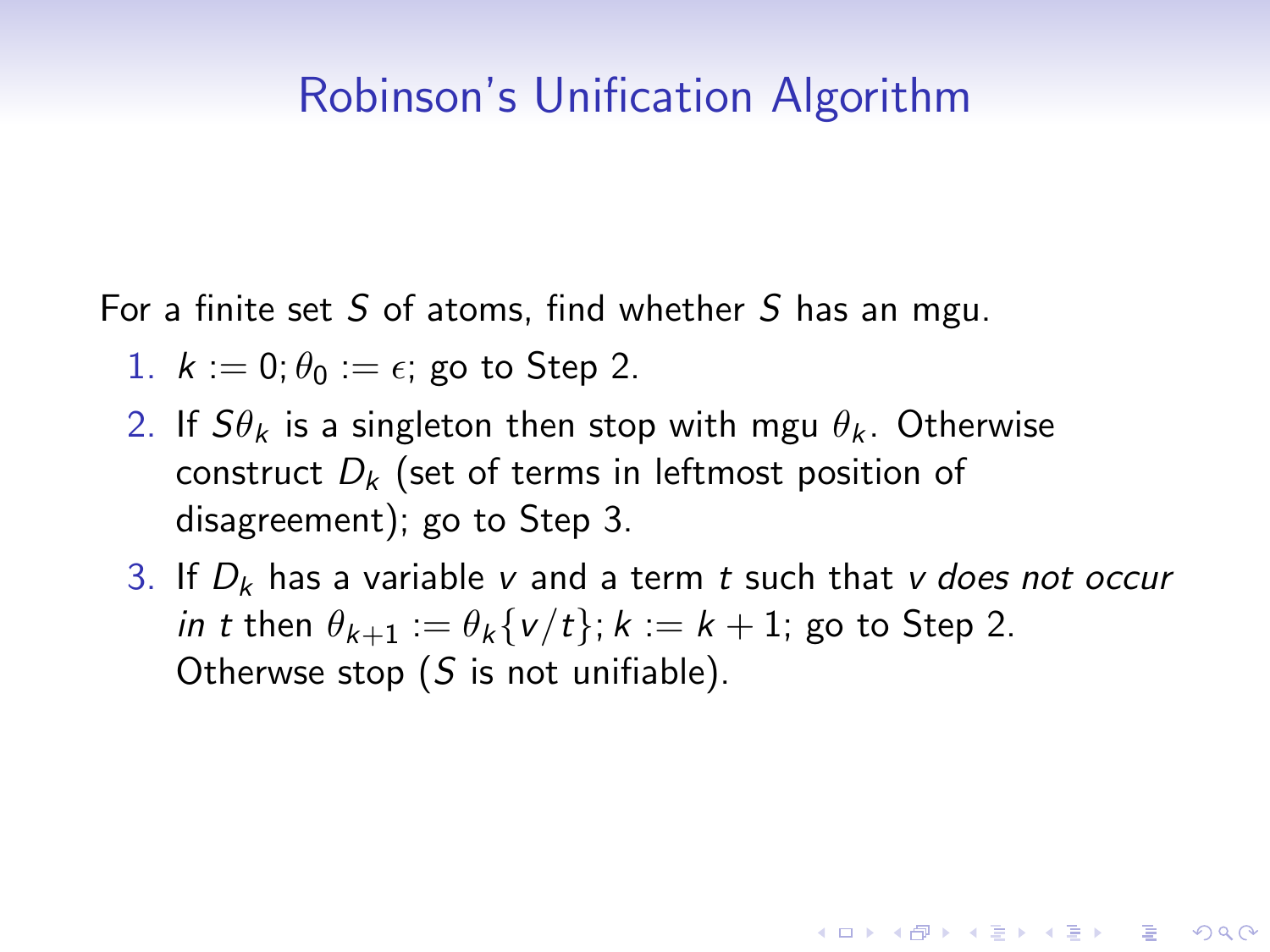#### Unification Example

Trace the algorithm for  $S = \{p(x, h(x, g(y)), y), p(x, h(a, z), b\}.$ 

1. 
$$
k := 0; \theta_0 := \epsilon
$$
.

2.  $S\theta_0 = S\epsilon = \{p(x, h(x, g(y)), y), p(x, h(a, z), b)\}$  is not a singleton;  $D_0 = \{x, a\}$ .

3. 
$$
\theta_1 := \theta_0\{x/a\} = \{x/a\}; k := 1
$$

- 4. (2)  $S\theta_1 = \{p(a, h(a, g(y)), y), p(a, h(a, z), b)\}\$ is not a singleton;  $D_1 = \{g(y), z\}.$
- 5. (3)  $\theta_2 := \theta_1\{z/g(y)\} = \{x/a, z/g(y)\}; k := 2$ .
- 6. (2)  $S\theta_2 = \{p(a, h(a, g(y)), y), p(a, h(a, g(y)), b)\}\$ is not a singleton;  $D_2 = \{y, b\}$ .

7. (3) 
$$
\theta_3 := \theta_2\{y/b\} = \{x/a, z/g(b), y/b\}; k := 3.
$$

8. (2)  $S\theta_3 = \{p(a, h(a, g(b)), b)\}\$ is a singleton; stop with mgu  $\theta_3 = \{x/a, z/g(b), y/b\}.$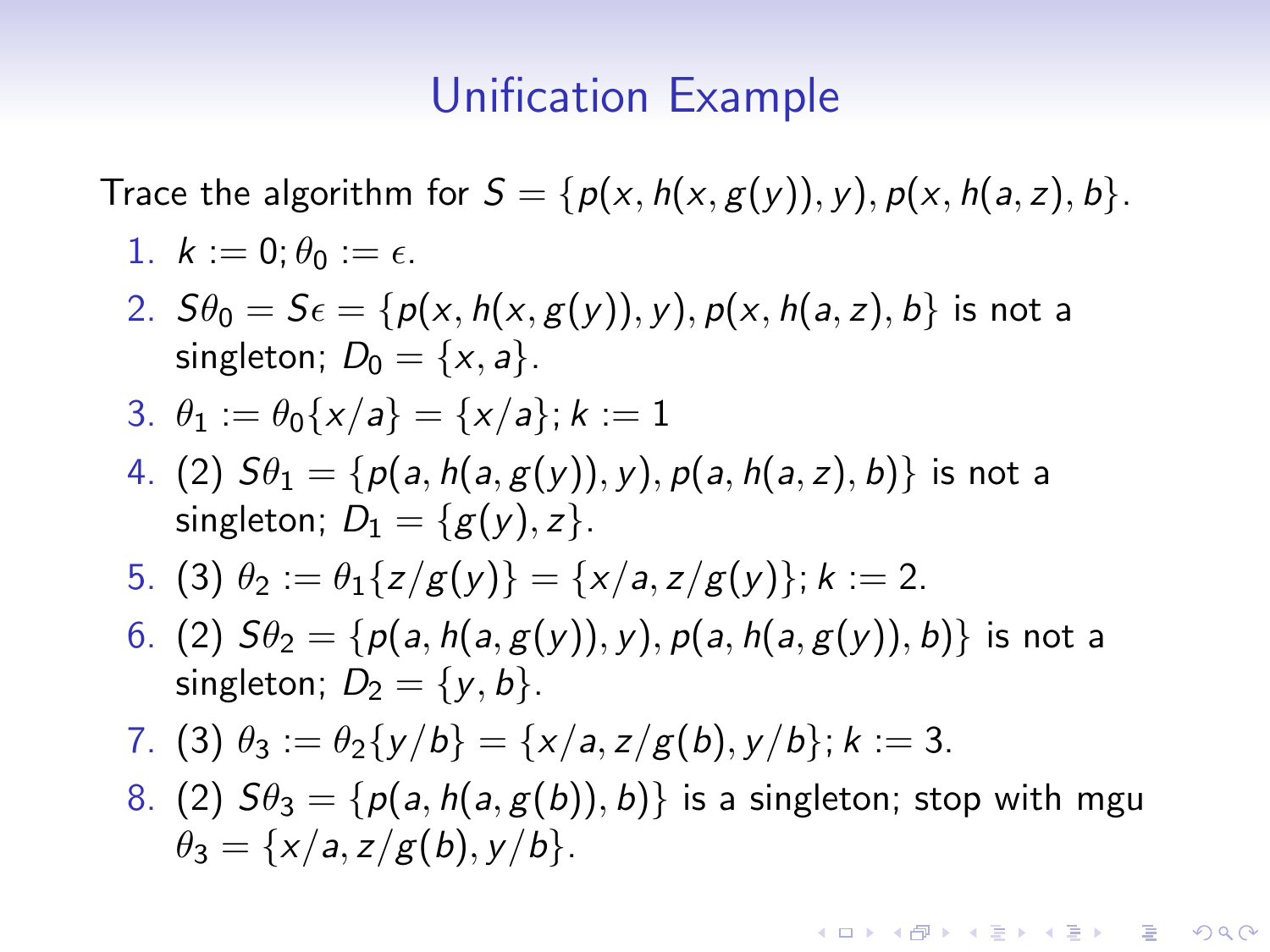#### A Failed Example

イロト イ御 トイミト イミト ニミー りんぴ

• Apply the algorithm to  $S = \{p(x), p(f(x))\}$ .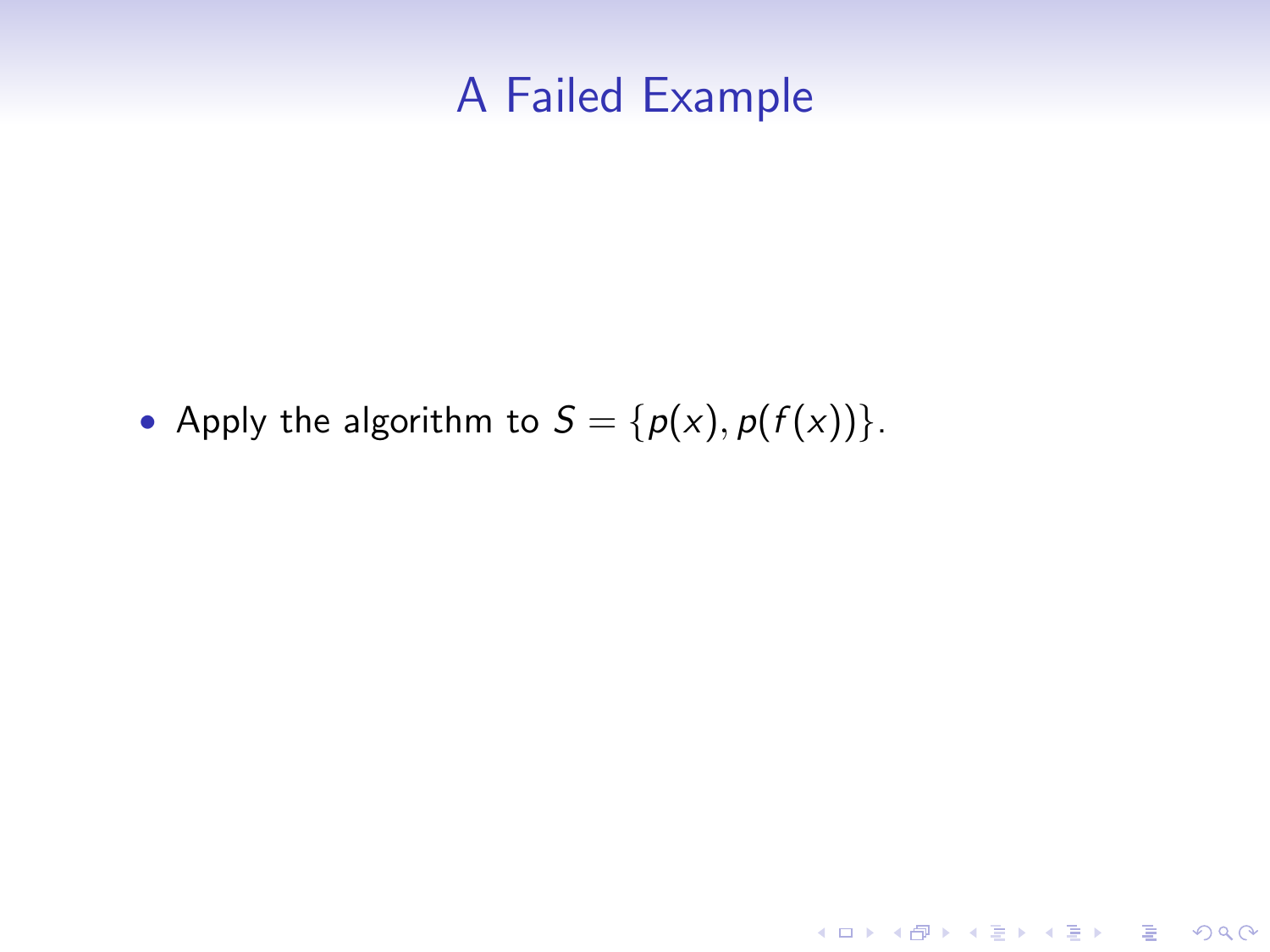## A Failed Example

- Apply the algorithm to  $S = \{p(x), p(f(x))\}$ .
- S is not unifiable because in the set  $D_0 = \{x, f(x)\}\;$  x occurs in  $f(x)$ .

K ロ ▶ K @ ▶ K 할 ▶ K 할 ▶ | 할 | © 9 Q @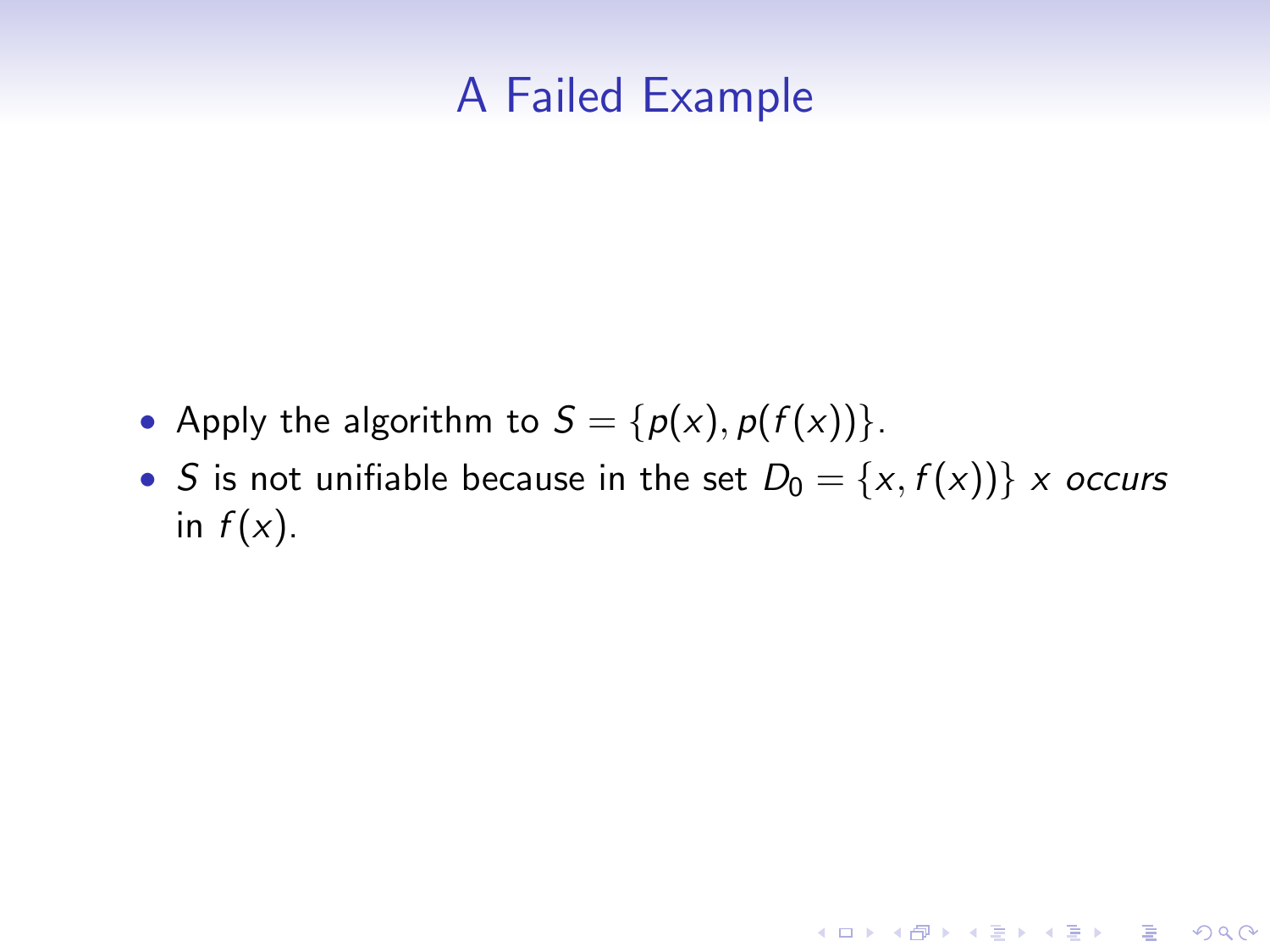## Resolution Rule

Given the following two clauses:

• L<sub>1</sub>  $\vee$  ...  $\vee$  L<sub>k</sub>  $\vee$  C and  $\neg M_1 \vee \dots \vee \neg M_n \vee D$ 

where  $L_i$  and  $M_i$  are atoms and C and D are disjunctions of other literals. Assume also that:

1. The clauses have distinct sets of variable names (rename if necessary).

**KORK ERKER ADE YOUR** 

- 2.  $\theta$  is the mgu of  $\{L_1, \ldots, L_k, M_1, \ldots, M_n\}$ .
- 3.  $N = L_1 \theta$ , where  $\{L_1, \ldots, L_k, M_1, \ldots, M_n\} \theta = \{N\}.$

Then we have:

• 
$$
\frac{L_1 \vee ... \vee L_k \vee C, \neg M_1 \vee ... \vee \neg M_n \vee D}{(C\theta - N) \vee (D\theta - \neg N)}
$$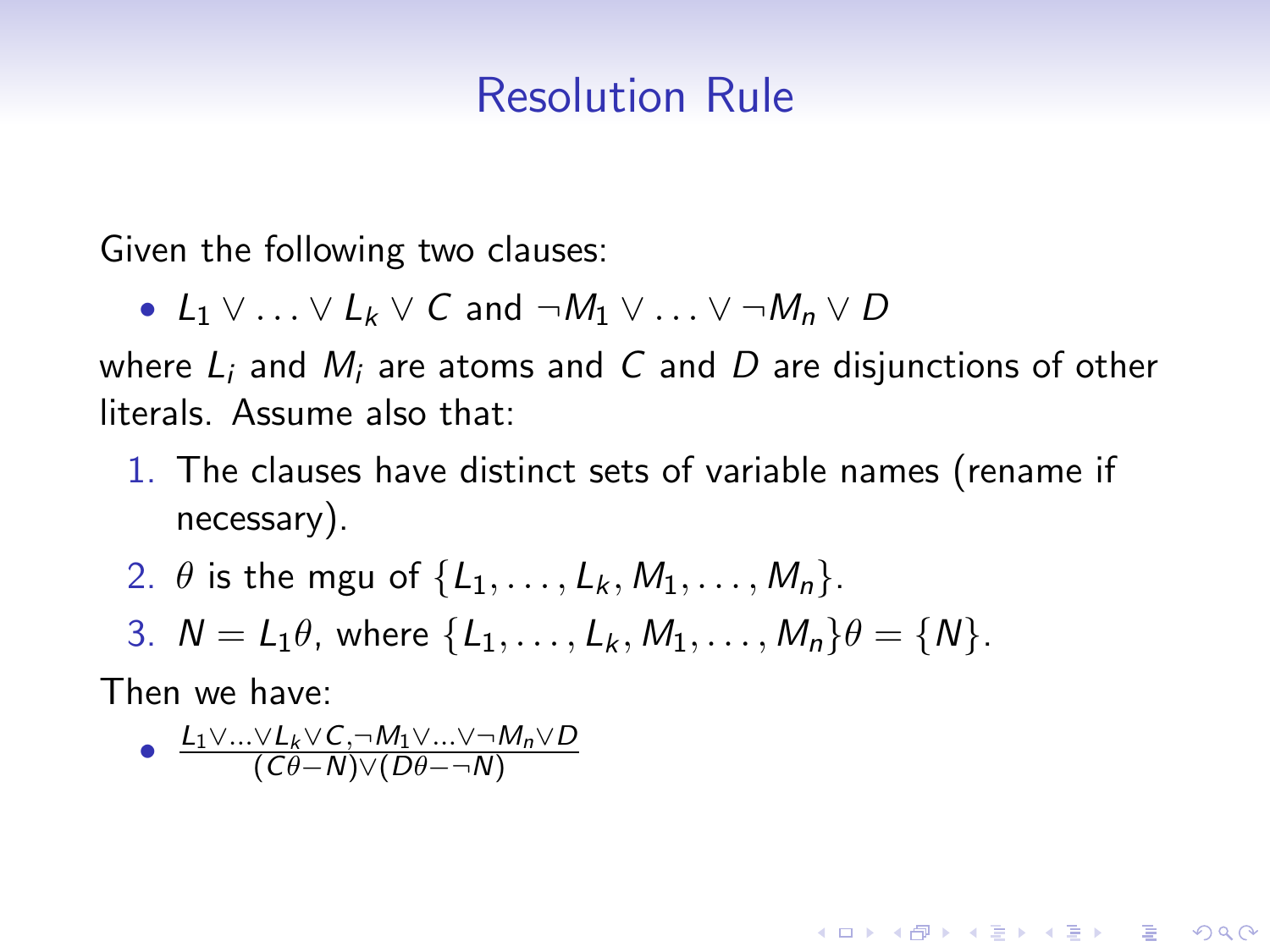## Example

Given the two clauses in the following proof segment:

k. 
$$
p(a, y) \lor p(a, z) \lor q(x, y, z)
$$
 P  
k+1.  $\neg p(w, f(b)) \lor r(w, v, g(w))$  P

- These two clauses have the form  $L_1 \vee L_2 \vee C$  and  $\neg M_1 \vee D$ . The two clauses have distinct sets of variables.
- The set of atoms  $\{p(a, y), p(a, z), p(w, f(b))\}$  has mgu  $\theta = \{w/a, y/f(b), z/f(b)\}.$
- Notice that  $\{p(a, y), p(a, z), p(w, f(b))\}$  $\theta = \{p(a, f(b))\}$
- So, the resolution rule can be applied to the two clauses to obtain the resolvant:

k+2.  $q(x, f(b), f(b)) \vee r(a, v, g(a))$  k, k + 1, R, {w/a, y/f(b), z/f(b)

**KORKAR KERKER EL VOLO**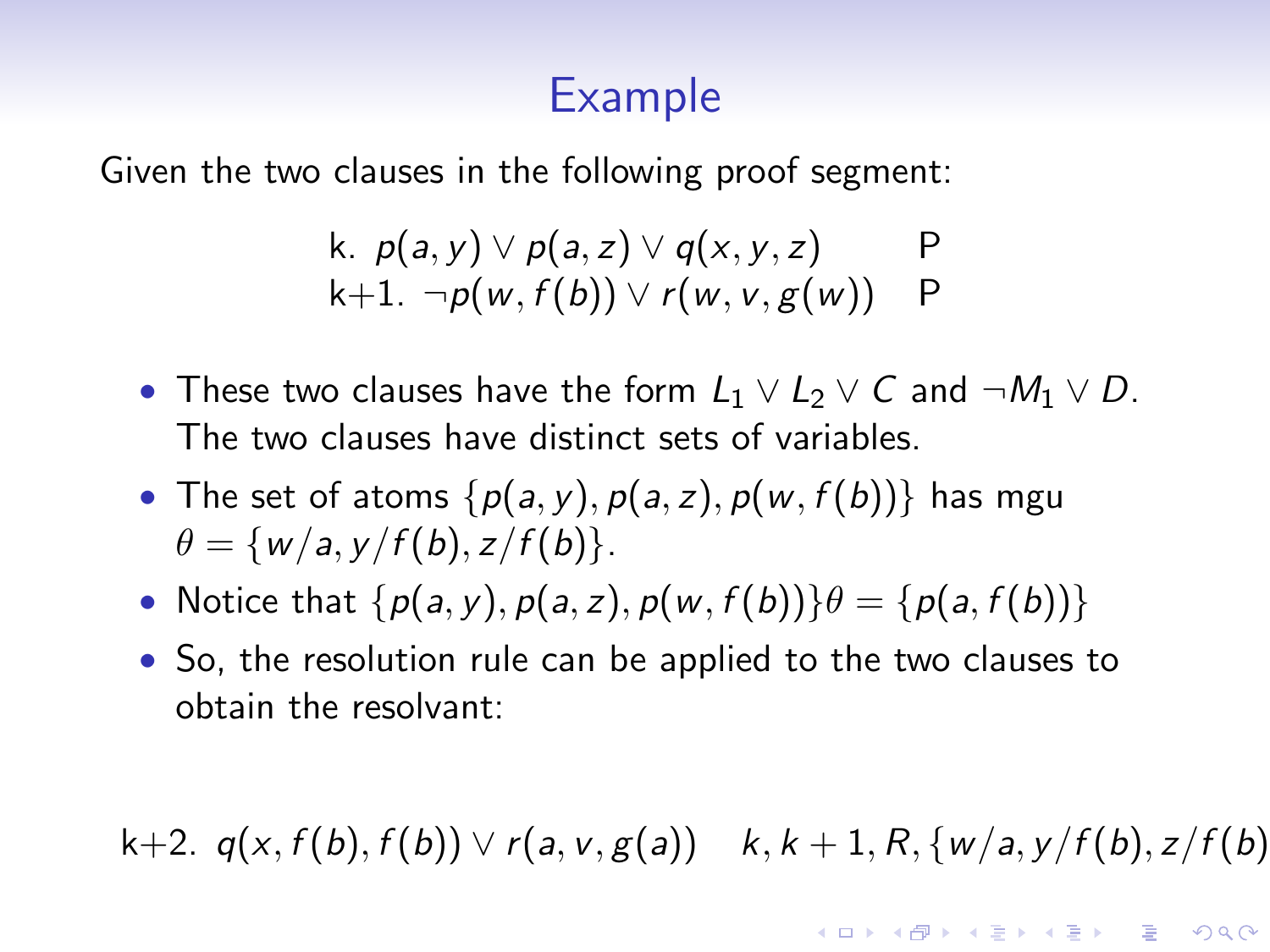## Whole Process

- To prove a wff is valid: negate the wff and convert it to clausal form; write down the clauses as premises; use resolution to find a false statement.
- Example:: Use resolution to prove the following wff is valid:
	- $\exists x (\forall y \ p(x, y) \lor \forall z \ q(x, z) \rightarrow \forall y \ (p(x, y) \lor q(x, y)))$
- *Solution:* Negate the wff, giving you:
	- $\neg \exists x (\forall y \ p(x, y) \lor \forall z \ q(x, z) \rightarrow \forall y \ (p(x, y) \lor q(x, y))).$

**KORK ERKER ADE YOUR** 

• Then convert it to clausal form: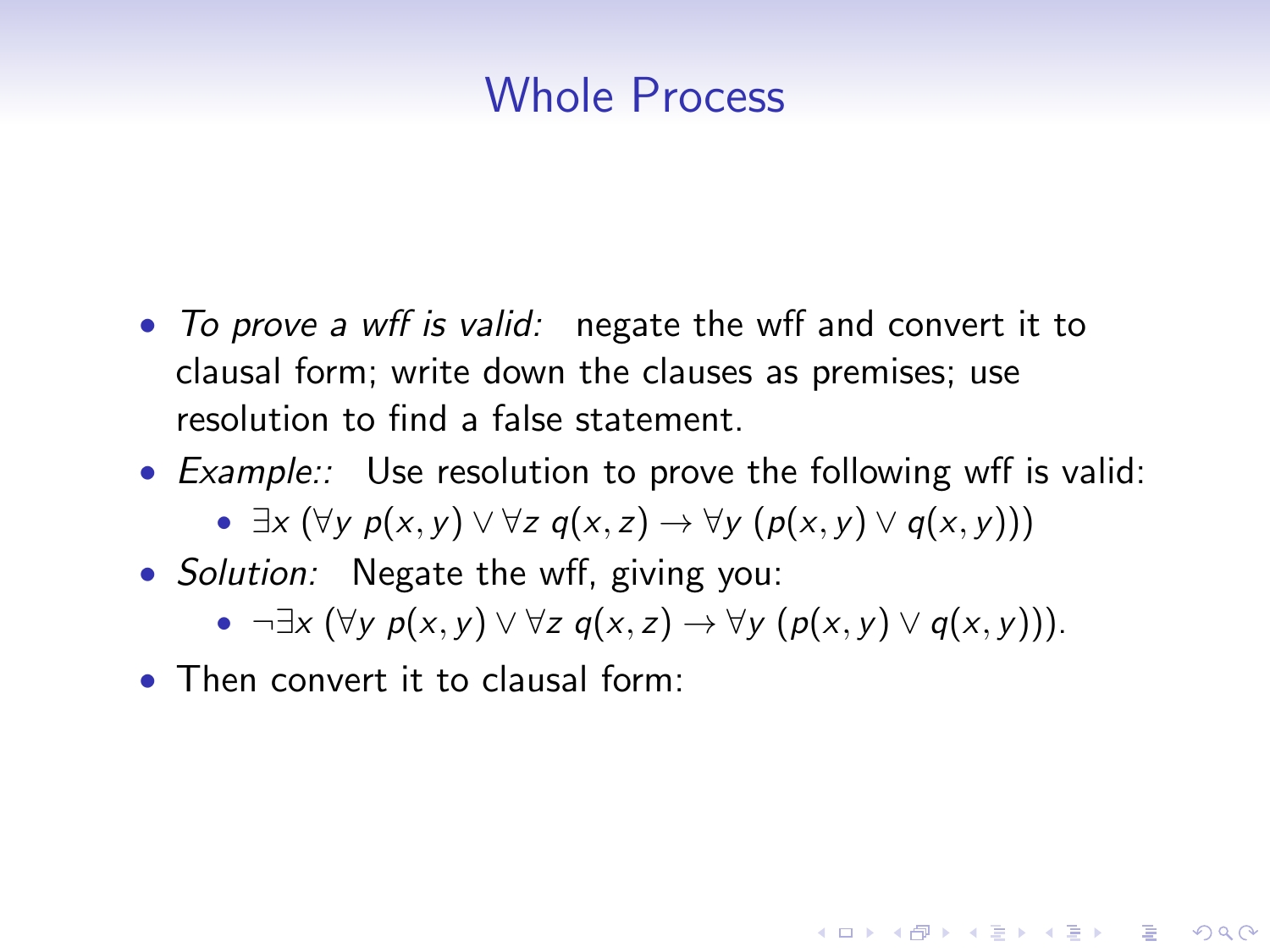## Convert to clausal form

Convert: 
$$
\neg \exists x (\forall y \ p(x, y) \lor \forall z \ q(x, z) \rightarrow \forall y (p(x, y) \lor q(x, y)))
$$

\n¬ $\exists x (\forall y \ p(x, y) \lor \forall z \ q(x, z) \rightarrow \forall w (p(x, w) \lor q(x, w)))$ 

\n(renamed variables)

\n∀ $x ((\forall y \ p(x, y) \lor \forall z \ q(x, z)) \land \exists w (\neg p(x, w) \land \neg q(x, w)))$ 

\n(removed → and moved ¬ right)

\n∀ $x \exists w ((\forall y \ p(x, y) \lor \forall z \ q(x, z)) \land \neg p(x, w) \land \neg q(x, w))$ 

\n(moved  $\exists w$  left)

\n∀ $x \exists w \forall y \forall z ((p(x, y) \lor q(x, z)) \land \neg p(x, w) \land \neg q(x, w))$ 

\n(moved  $\forall y$  and  $\forall z$  left)

\n∀ $x \forall y \forall z ((p(x, y) \lor q(x, z)) \land \neg p(x, f(x)) \land \neg q(x, f(x)))$ 

\n(removed  $\exists w$  by Skolem)

K ロ ▶ K @ ▶ K 할 ▶ K 할 ▶ | 할 | © 9 Q @

So, the set of clauses is:  $\{p(x, y) \vee q(x, z), \neg p(x, f(x)), \neg q(x, f(x))\}$